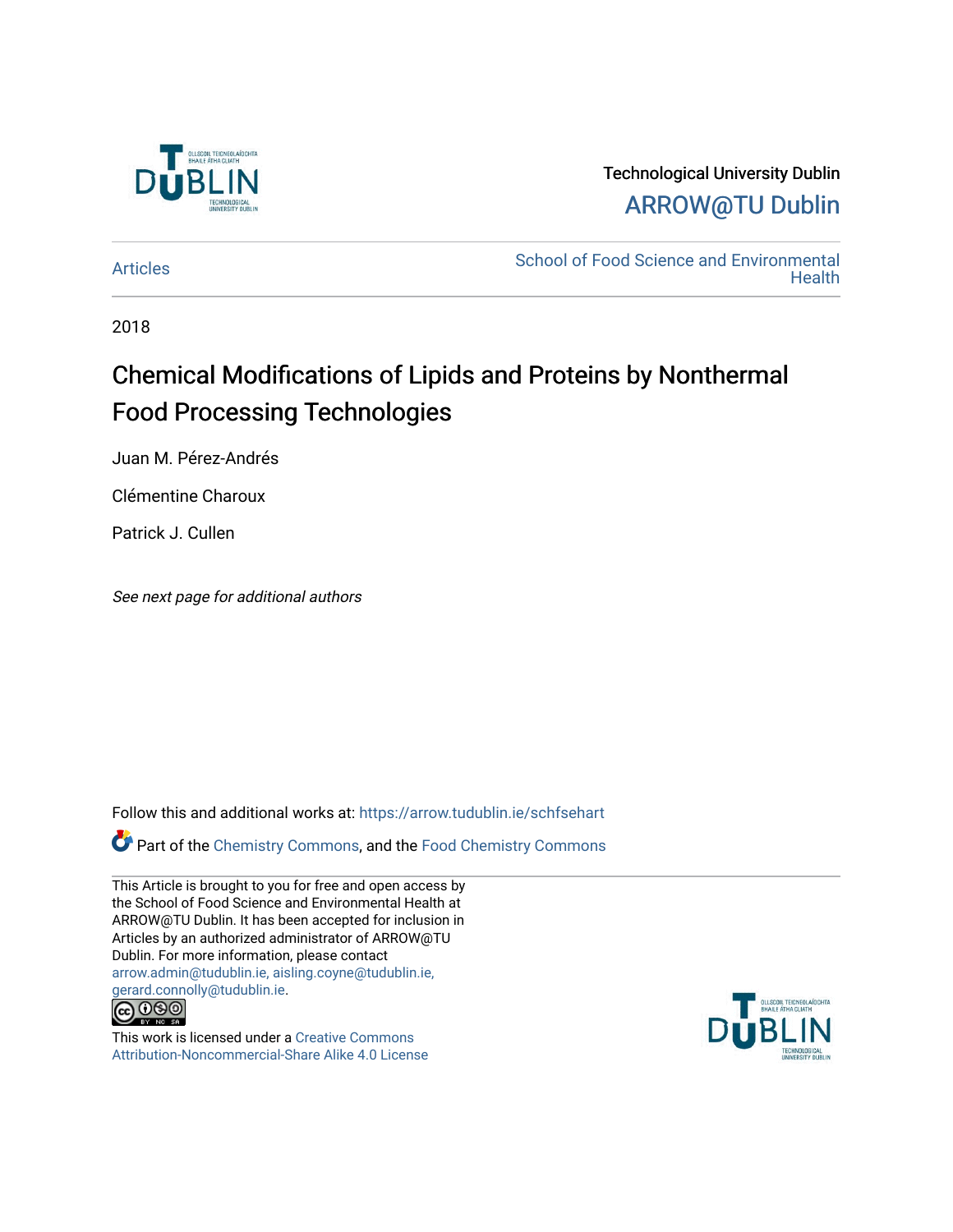## Authors

Juan M. Pérez-Andrés, Clémentine Charoux, Patrick J. Cullen, and Brijesh K. Tiwari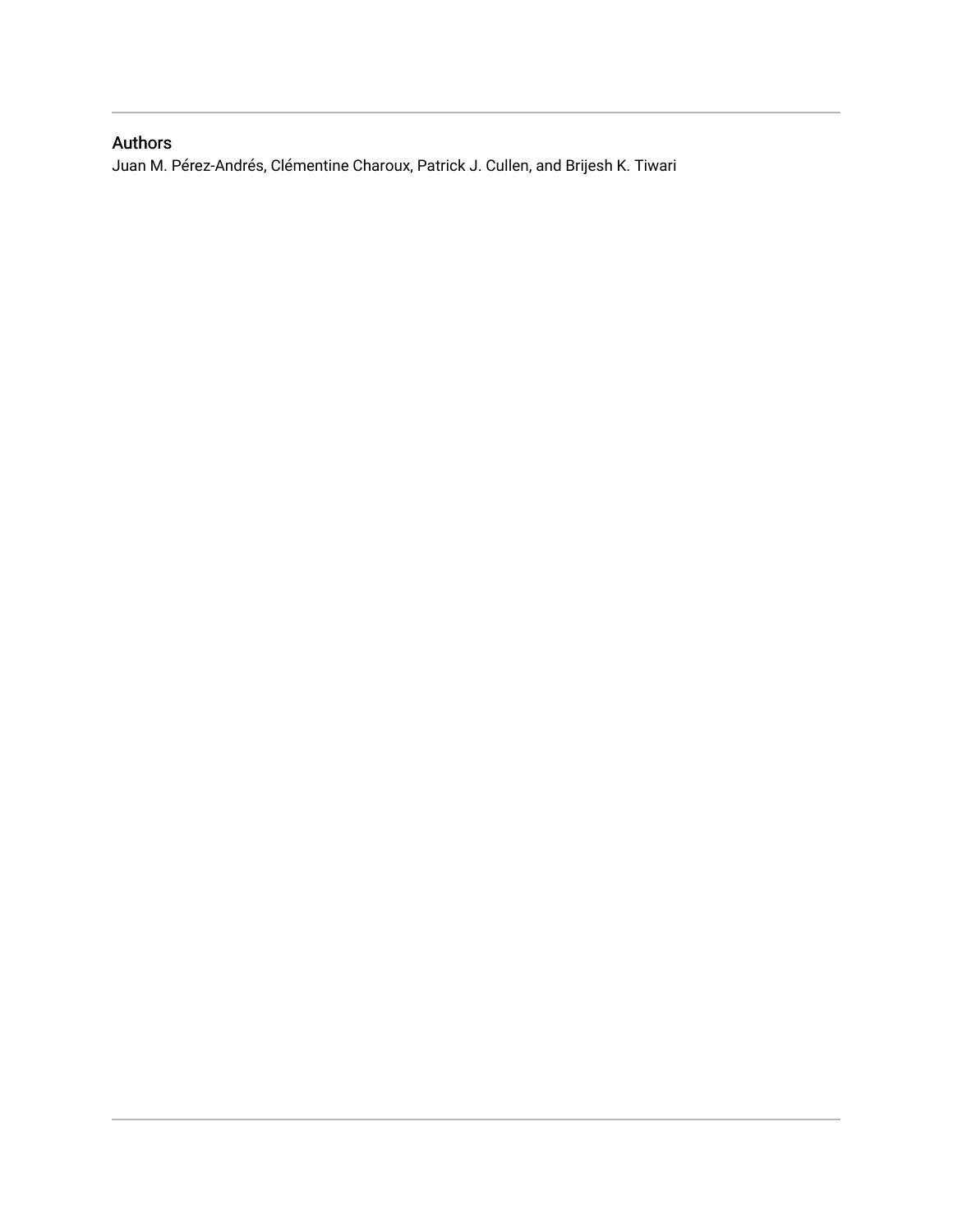# JOURNAL OF **AGRICULTURAL AND FOOD CHEMISTRY**

# Chemical Modifications of Lipids and Proteins by Nonthermal Food Processing Technologies

Juan M. Pérez-Andrés,<sup>†,‡</sup> Clémentine M. G. Charoux,<sup>†,§</sup> P. J. Cullen,<sup>‡,∥</sup> and Brijesh K. Tiwari[\\*](#page-11-0)<sup>,†</sup>

† Food Chemistry and Technology, Teagasc Food Research Centre, Dublin 3, Ireland

‡ BioPlasma Research Group, School of Food Science and Environmental Health, Dublin Institute of Technology, Cathal Brugha Street, Dublin 1, Ireland

§ School of Biosystems and Food Engineering, University College Dublin, Dublin 4, Ireland

∥ Department of Chemical and Environmental Engineering, University of Nottingham, Nottingham, NG7 2RD, U.K.

ABSTRACT: A range of nonthermal techniques have demonstrated process efficacy in ensuring product safety, extension of shelf life, and in general a retention of key quality attributes. However, various physical, chemical and biochemical effects of nonthermal techniques on macro and micro nutrients are evident, leading to both desirable and undesirable changes in food products. The objective of this review is to outline the effects of nonthermal techniques on food chemistry and the associated degradation mechanisms with the treatment of foods. Oxidation is one of the key mechanisms responsible for undesirable effects induced by nonthermal techniques. Degradation of key macromolecules largely depends on the processing conditions employed. Various extrinsic and intrinsic control parameters of high-pressure processing, pulsed electric field, ultrasound processing, and cold atmospheric plasma on chemistry of processed food are outlined. Proposed mechanisms and associated degradation of macromolecules, i.e., proteins, lipids, and bioactive molecules resulting in food quality changes are also discussed.

KEYWORDS: lipid oxidation, protein oxidation, high-pressure processing, pulsed electric field, ultrasound and cold plasma processing

### **■ INTRODUCTION**

Classical thermal technologies are based on the use of heat to extend food shelf life and ensure product safety by inactivating spoilage enzymes and microorganisms. Techniques such as thermal sterilization and pasteurization are a cornerstone of food processing. In these cases, heat is generated by electrical resistance or combustion which is transferred to the product. These technologies require relatively high energy which results in high costs and consequently are not environmental friendly. Use of novel thermal technologies are rapidly emerging, offering greater efficiency and process control, including, ohmic heating and dielectric heating, which includes radio frequency (rf) and microwave heating (MW). Such techniques have demonstrated process efficacy in ensuring product safety, extension of shelf life and good retention of critical quality attributes along with providing a more sustainable food processing sector.<sup>[1](#page-11-0),[2](#page-11-0)</sup> The main difference from the traditional techniques is that the heat is generated directly inside the product, allowing a reduction of heat/energy loss, leading to lower costs and greener solutions.<sup>[3](#page-11-0)</sup> However, when a product is heated, even to moderate temperatures, flavors, essential nutrients, and vitamins can be modified. $4,5$  $4,5$  $4,5$  Alternatives to classical and novel thermal techniques are a range of technologies collectively called "nonthermal technologies". These technologies are effective at ambient or sublethal temperatures, thereby minimizing negative thermal consequences. High-pressure processing, pulsed electric field, cold plasma, and ultrasound processing are the leading nonthermal technologies.<sup>[6,7](#page-12-0)</sup> They can inactivate both pathogenic and spoilage microorganisms associated with food, resulting in extensions of shelf life with microbiological safety profiles. The

potential and adoption of such nonthermal treatments has been further expanded by regulatory agencies increasingly acknowl-edging their demonstrated efficacies.<sup>[8](#page-12-0)</sup> Of note here is the expansion of the definition of pasteurization beyond solely a thermal treatment by the NACMCF (the U.S. National Advisory Committee on Microbiological Criteria for Foods Adopted August 27, 2004 Washington, DC) to include any treatments which can "reduce the most resistant microorganism(s) of public health significance to a level that is not likely to present a public health risk under normal conditions of distribution and storage". Apart from their use as a single intervention technology, several studies have shown that such technologies used along with conventional techniques can ensure food safety with limited impacts on the food quality. For instance, ultrasound-assisted hot air drying can reduce the drying time of strawberries in the range of 13−44%, thus moderating the damage on food quality.<sup>[9](#page-12-0)</sup> In the context of sterilization, using high pressure together with mild or high temperatures treatments to inactivate bacterial spores have also shown benefits.<sup>[10](#page-12-0)</sup> Comparably, a combination of nonthermal technologies is also proposed (hurdle approach), to achieve effective microbial inactivation while mitigating negative effects on product quality. In order to meet growing consumer demand for high quality food, it is necessary to understand the mechanisms of action driving these potential technologies and the response of food chemistry to such processes. Applications

Received: December 28, 2017 Revised: April 5, 2018 Accepted: April 19, 2018 Published: April 19, 2018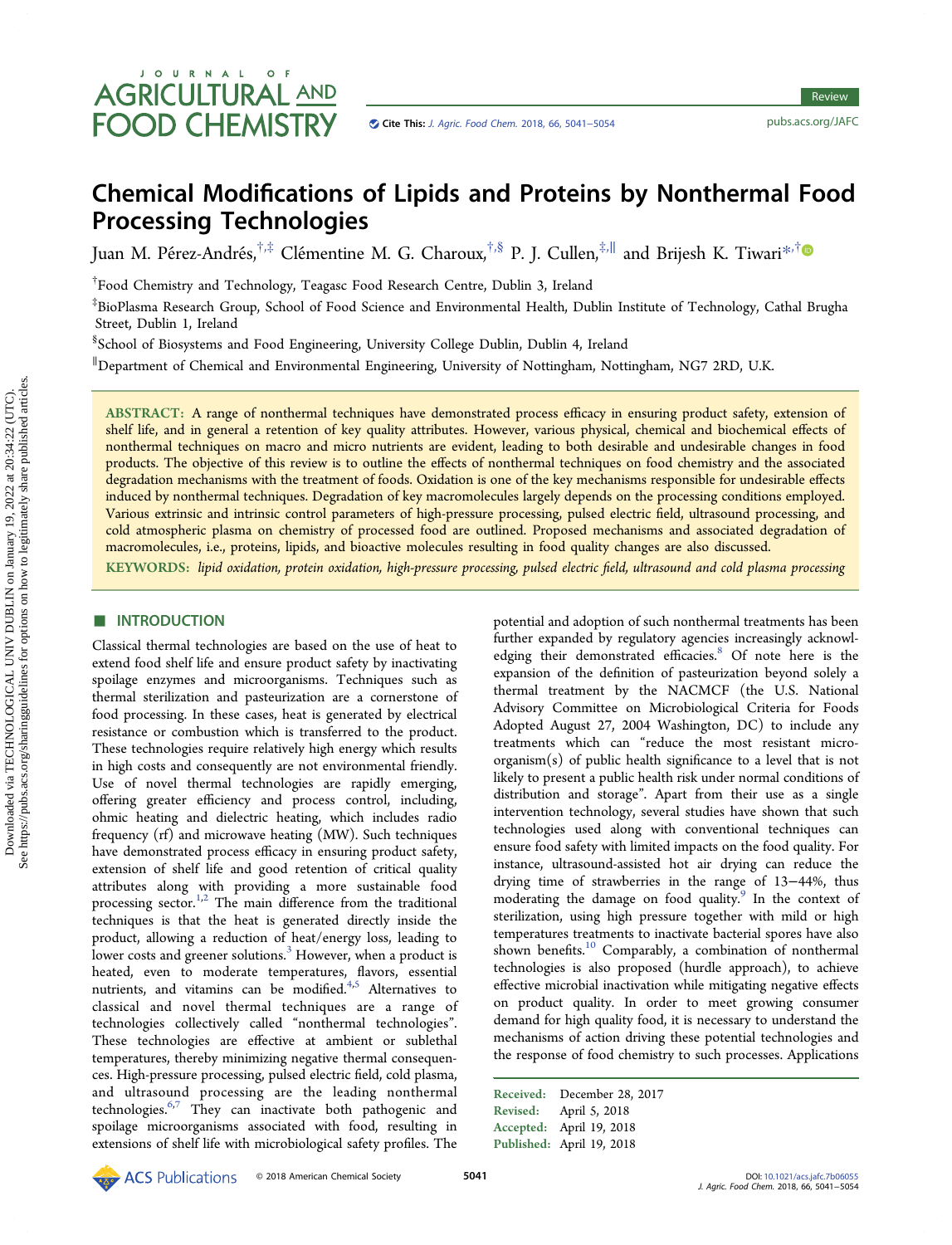of novel thermal and nonthermal technologies have been reviewed extensively covering various aspects of food quality and safety.[11](#page-12-0)−[13](#page-12-0) However, the effects of nonthermal techniques on food chemistry and the associated degradation mechanisms have not been reviewed to date. The objective of this work is to review the effects of four of the leading nonthermal technologies, namely, high-pressure processing, pulse electric fields, ultrasound, and cold plasma on biomolecules associated with food quality, focusing on lipids and proteins.

#### **ENDINGH-PRESSURE PROCESSING**

High-pressure processing (HPP) is a method of food processing where food is subjected to elevated pressures (up to 900 MPa). HPP is the leading nonthermal technology in terms of research to date, consumer and regulatory acceptance, and industrial adoption with a wide range of food products on the global market. HPP technology has been reviewed extensively highlighting the range of applications it can offer in the food industry, assessed alone or in combination with conventional techniques.[10,14](#page-12-0)−[16](#page-12-0) HPP is an efficient nonthermal technology to inactivate a wide variety of pathogenic and spoilage vegetative cells, yeasts, mold, spores, and viruses associated with food products. $17,18$  $17,18$  $17,18$  Intrinsic food parameters governing process efficacy include water activity, pH, and composition of food such as fats and oils.<sup>[19](#page-12-0)</sup> It is known that compression increases the temperature of the food by approximately 3  $^{\circ}$ C/100 MPa<sup>[4](#page-11-0)</sup> and potentially up to 8.7  $^{\circ}$ C/ 100 MPa if the samples have high levels of fats and oils.<sup>20</sup> The rapid increase in temperature during compression and subsequent cooling upon decompression is a unique benefit of high pressure-based technologies to reduce product thermal exposure during treatment. $21$ 

Pressure can affect the physical properties of the food matrix such as the superficial tension, density, viscosity, dipolar moment, dielectric constant, and thermal properties as well as equilibrium processes including ionization, dissociation of weak acids, and acid–base equilibrium.<sup>[22](#page-12-0)</sup> Moreover, high pressures can impact the rate of these reactions by delaying or accelerating them. In addition, HPP can modify the pH of the environment as it enhances the formation of ions from ionizable substances. A change in pH can affect protein denaturation, growth of microorganisms and the kinetics of chemical reactions. $22$  Even if the temperatures applied are considered as low, high pressure processing technology can affect various nutrients and bioactive molecules. For example, high-weight molecules such as proteins are formed by van der Waals forces and hydrogen and hydrostatic bonds which are weak, which can be affected by HPP. However, lower molecular weight molecules like vitamins are basically formed by covalent bonds and are typically sufficiently strong to withstand HPP conditions.

Lipids. One of the most common reactions associated with food is the oxidation of lipids. It results in a modification of color, flavors, functional properties, and nutritional values and may lead to the formation of toxic subproducts. $^{23}$  $^{23}$  $^{23}$  First, a free alkyl is formed by removing a hydrogen atom from the  $\alpha$ methylene group of a fatty acid. This initiation step is strongly encouraged by heat, light, or by the presence of metal ions and enzymes initially present in the food. The second step is called propagation. The free radical formed being highly reactive reacts with molecular oxygen to form a lipid peroxyl radical. This in turn can react with other fatty acids and generate hydroperoxide and further free radicals. Finally, this new free

radical can reinitiate this process with other fatty acids. This chain reaction mechanism stops when two free fatty acids radicals react and create a nonradical, which can happen after 10−100 cycles. The termination step can also occur under the presence of antioxidant molecules (vitamin E, vitamin C, catalase, etc.) which can neutralize free radicals.<sup>[24](#page-12-0),[25](#page-12-0)</sup> Lipid oxidation is commonly measured using the TBARs method (Thiobarbituric Acid Reactive Substances), expressed in milligrams of malonaldehyde (MDA) per kilogram of sample. $^{26}$  $^{26}$  $^{26}$ According to Connell,<sup>[27](#page-12-0)</sup> TBAR values of 1-2 mg MDA/kg sample is the range of acceptability of odor/taste in fish.

The effects of high pressure on lipid oxidation have been investigated.[28](#page-12-0) High pressure should not initiate lipid oxidation, as the heterolytic cleavage to form the free radical is not favored by increases in pressure. However, the formation of covalent bounds during the propagation steps could be encouraged by pressure. Cheftel<sup>29</sup> observed that at values above 350 MPa, and sarcoplasmic and myofibrilar proteins were denatured and myoglobin and oxymyoglobin converted to the denatured ferric form. As a consequence of these transformations, lipid oxidation was catalyzed. Orlien et al.<sup>[30](#page-12-0)</sup> found that lipid oxidation levels depend more on the applied pressure than on the processing time and suggested that lipid oxidation is due to damage of the cell membrane which could lead to the release of free radicals or their precursors. Bolumar et al.<sup>[31](#page-12-0)</sup> applied a range of pressures for different treatment times and temperatures (5, 25, and 40  $^{\circ}$ C) and observed that increasing these parameters raised the production of free radicals, thus encouraging lipid oxidation which may be due to synergistic effects of high pressure and temperature. In addition, they established thresholds for radical formation of 400 MPa at 25  $^{\circ}$ C and at 500 MPa at 5  $^{\circ}$ C. Bolumar et al.<sup>[32](#page-12-0)</sup> suggested that HPP induced the formation of free radicals either by an ironcatalyzed Fenton's reaction mechanism or by the formation of protein-derived radicals. Reddy et al.<sup>[33](#page-12-0)</sup> applied 300 and 600 MPa over 5 and 10 min on raw chevon samples followed by storage at 4 °C for a month and reported a significant increase of lipid oxidation at 600 MPa during the storage period. In a similar study, Wang et al.<sup>[34](#page-12-0)</sup> stored yak fat at 4 and  $15^{\circ}$ C during 20 days after being HHP treated at 0.1, 100, 200, 400, and 600 MPa. Lipid oxidation was observed to increase with a rise in pressure, storage temperature, and treatment time. Indeed, the TBARS values obtained were much higher at 400 and 600 MPa compared with 200 MPa, revealing higher rates of lipid oxidation. These results match with the findings of the researchers cited previously, suggesting that lipid oxidation is encouraged after a pressure of 300−400 MPa. These results also agree with the Kaur et al. $35$  study on black tiger shrimps, where a significant increase of lipid oxidation was observed after high-pressure treatments; however, the MDA values remained acceptable for treatments above 300 MPa. Fuentes et al.<sup>[36](#page-12-0)</sup> studied the influence of intramuscular fat content on lipid oxidation after high pressure treatment. They applied 600 MPa on two different parts of a dry-cured ham, namely the flank (lower fat content) and the hip (higher fat content), under subsequent storage at 2 °C over 120 days. The TBARs values obtained were higher for the samples analyzed immediately after treatment in the flank samples. This could be due to the fact that most of the fat content in the flank samples were unsaturated which are more reactive and easier to oxidize. However, at the end of the storage period, the hip samples were more susceptible to oxidization as the lipid concentration was higher. Conversely, several studies report no significant effects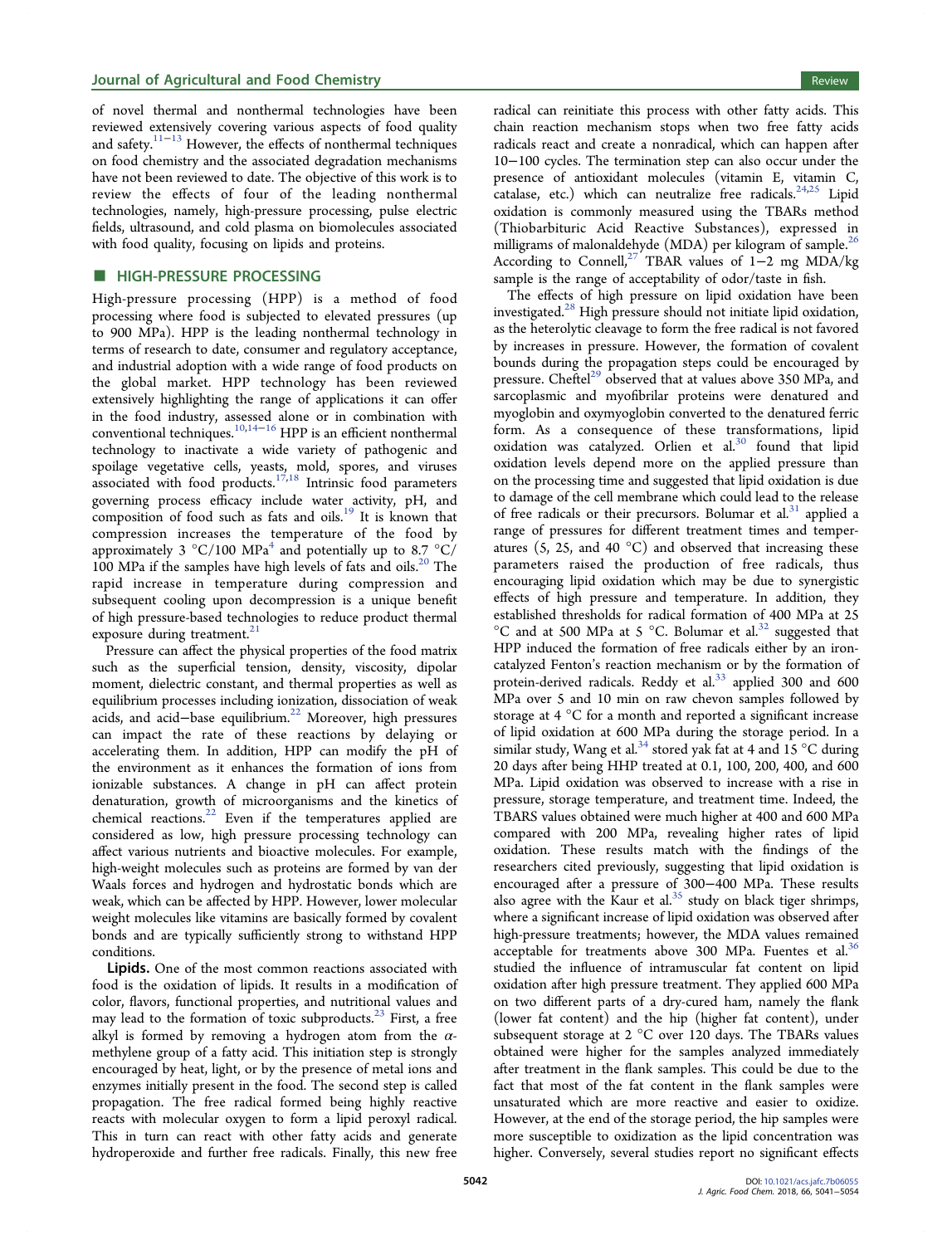of HPP on lipid oxidation, for example, a storage study of 30 days on dried fermented sausages after different pressure treatments. $37$  Similarly, Chouhan et al. $38$  did not detect any significant effects of pressure on lipid oxidation immediately after applying 250 and 350 MPa for 10 min with hilsa fish (Tenualosa ilisha) but noted an increase of lipid oxidation during storage. No alteration was observed on the lipid compounds or fatty acids composition of cow milk after highpressure treatments from 250 to 900 MPa.[39](#page-12-0) A decrease of TBARs values were observed for treatments of 10 min at 300 MPa at 5 and [40](#page-12-0)  $^{\circ}$ C on salmon fillets.<sup>40</sup> Moreover, Lerasle et  $al<sup>41</sup>$  $al<sup>41</sup>$  $al<sup>41</sup>$  studied the influence of modified atmosphere packaging and high-pressure treatment. They prepared two batches of raw poultry sausage, one packaged with atmospheric air and one with a modified atmosphere composed of  $50\%$  CO<sub>2</sub> and  $50\%$  $N<sub>2</sub>$ , with both pressurized at 500 MPa for 5 min. After treatment the samples were stored at 4 °C over 22 days. They found that lipid oxidation was significantly encouraged by the storage time and package atmosphere, but not by the pressure, with the treated samples having higher TBARs values.

Protein. Protein structure is composed of covalent and hydrophilic bonds, electrostatic, and van der Waals interactions, which make its native structure stable over a specific range of pressures and temperatures. Outside these conditions protein can be denatured. $^{42}$  $^{42}$  $^{42}$  In addition, there is an intermediate state between the native and the denatured state which is called the molten globule state, where proteins can have specific functional properties that do not exist in any of the other two states.<sup>4</sup>

High pressure causes physical compression of the sample and consequently can modify the native structure of a protein, affecting solubility, gelation, emulsion, foaming, and water holding capacities. A reduction in the volume results in a reduction or elimination of the voids initially present in the protein structure as the protein unfolds. Thus, as globular proteins have more cavities than fibrous proteins, they are less stable when a high pressure is applied.<sup>[44](#page-12-0)</sup> In addition, the hydration effect on a protein is related to a reduction of the volume caused by electrostriction around the ionic groups, hydrogen-bonded hydration around the polar groups, and hydrophobic hydration.<sup>[45](#page-13-0)</sup> Proteins are usually denatured after applying a pressure from 100 to 1 200 MPa and the midpoint of pressure-induced transition occurs at 400–800 MPa.<sup>[46](#page-13-0)</sup> It is known that high temperatures can irreversibly denature proteins by transferring nonpolar hydrocarbons from the hydrophobic core toward water. However, in the case of high pressure, protein denaturation is initiated by the intrusion of water into the inner part of the protein matrix, which depends on the level of pressure applied.<sup>[47](#page-13-0)</sup> In general, below 200 MPa there are only conformational changes on the tertiary and quaternary structure of the proteins, which are constituted by weak bonds such as hydrogen and electrostatic bonds, hydrophobic, and van der Waals interactions. These modifications are reversible after treatment and the protein can recover its native structure. However, depending on the type of protein, pressures above 300 MPa can also affect the secondary structure and consequently cause irreversible denaturation.<sup>4</sup> All these changes cited on protein conformational structure can initiate various reactions, causing modifications of the food quality. In addition to the pressure and treatment time, these reactions could be encouraged by temperature, pH, ionic strength, and the presence of other components in the food matrix such as metal ions and other free radicals.

One of the most common reactions where proteins are involved is oxidation. They can be oxidized following the same chain reactions as lipids. A free radical can interact with a protein, initiating the oxidation of the latter.<sup>[49](#page-13-0)</sup> Protein oxidation can be measured by the loss of sulfhydryl groups (S−H) or by the formation of protein carbonyls. Sulfhydryl or thiol groups are very reactive and sensitive to oxidation, leading to the formation of disulfide groups. In meat for instance, these disulfide bonds can form a gel-like network, thus changing the texture of the product. $50$  Protein carbonyls are the common product of protein oxidation. Carbonyls (aldehydes and ketones) can be formed in proteins through four different pathways, namely, (i) direct oxidation of the side chains from lysine, threonine, arginine, and proline; (ii) nonenzymatic glycation in the presence of reducing sugars; (iii) oxidative cleavage of the peptide backbone via the  $\alpha$ -amidation pathway or via oxidation of glutamyl side chains; and (iv) covalent binding to nonprotein carbonylcompounds such as 4-hydroxy-2-nonenal (HNE) or malondialdehyde  $(MDA).<sup>51'</sup>$  $(MDA).<sup>51'</sup>$  $(MDA).<sup>51'</sup>$  Some researchers have suggested that there could be a correlation between lipid oxidation and protein oxidation, as both elements are present in the food matrix. The oxidation of both proteins and lipids are initiated by a free radical which can be derived from a lipid or protein, causing the oxidation of other lipids or proteins.<sup>[49](#page-13-0),[52](#page-13-0)</sup> As HPP can encourage lipid oxidation, protein oxidation could also occur. For example, metmyoglobin  $Fe<sup>3+</sup>$  is formed after a pressure treatment is applied beyond 350 MPa, as a result of the oxidation of oxymyoglobin  $\text{Fe}^{2+,29}$  $\text{Fe}^{2+,29}$  $\text{Fe}^{2+,29}$  In addition, these researchers observed that a pressure of 200 MPa often causes protein gelation, giving a denser structure, which leads to an increase in texture. Similar results were obtained by Reddy et al. $33$  after applying 300 and 600 MPa for fresh chevon. They studied the effect of high-pressure processing on myoglobin, oxymyoglobin, and metmyoglobin, which are proteins related to the color of some food products. No changes were observed in myoglobin content. However, there was a correlation between the decrease of oxymyoglobin content and the increase of metmyoglobin content. As a result, a decoloration of the samples was more intense for higher pressures and longer times. Fuentes et al. $53$  applied 600 MPa for vacuum packaged dry-cured ham using three different presentations: nonsliced vacuum-packaged dry-cured ham, dry-cured ham slices stretched out in the package, and dry-cured ham slices piled horizontally. To study the protein oxidation, they analyzed the formation of  $\alpha$ -aminoadipic and  $\gamma$ -glutamic semialdehydes (AAS and GGS, respectively) which are the results of different amino acids oxidation, such as proline, lysine, and arginine. There was a significant increase of the content of these two protein carbonyls after pressurization. Moreover, they found that lipid oxidation was highly encouraged for the treated samples which depended on the type of packaging used. Ojagh et al.<sup>[40](#page-12-0)</sup> attempted to mitigate the negative effects of high pressure by covering salmon samples with a fish gelatin−lignin film. In this experiment, they compared the formation of protein carbonyls in samples with and without the film at 300 MPa during 5 min treatment at 5 and 40 °C. They found that protein oxidation increased significantly for all the raw samples. However, the values for the samples covered by the film were significantly lower than the uncovered samples. On the other hand, Cava et al.<sup>[54](#page-13-0)</sup> found that HPP does not affect protein oxidation in dry-cured ham and dry-cured loin. However, lipid oxidation increased in the drycured lion samples and decreased for the dry-cured ham after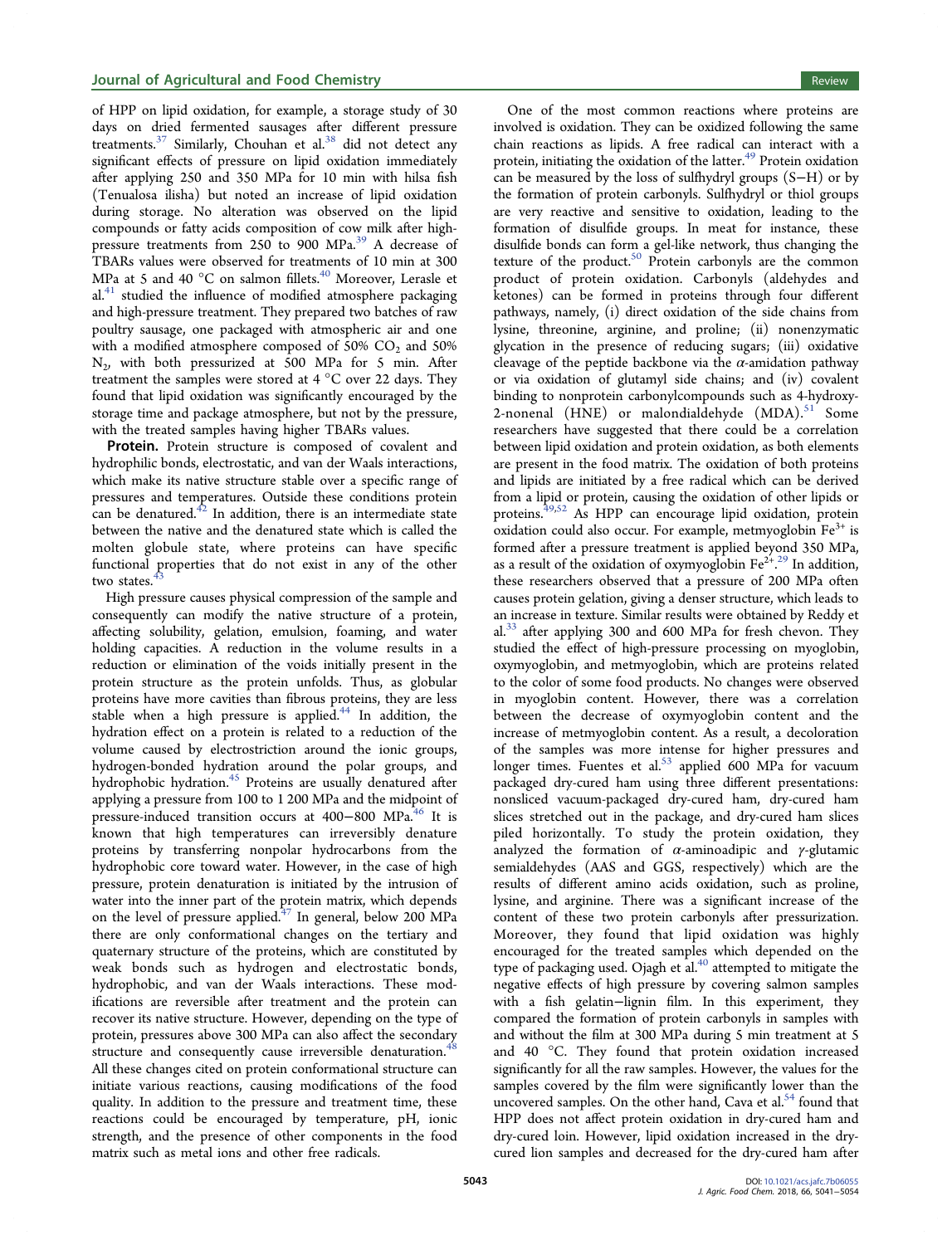#### **Journal of Agricultural and Food Chemistry Review Agricultural and Food Chemistry Review Review Review Review**

this treatment. High pressure did not have any effect on the concentration of thiol groups after 600 MPa of pressure treatment during 5 min on sarcoplasmic and myofibrillar proteins of brine enhanced pork semitendinosus.<sup>[55](#page-13-0)</sup> However, these values decreased during storage for sarcoplasmatic proteins but not for myofibrilla proteins, where there was a formation of S−H groups. The explanation of this increase was based on Omana et al.<sup>[50](#page-13-0)</sup> experiments, who found an increase of S−H groups after a pressure treatment for chicken breast meat. They suggested that this increase was related to the unfolding state of the protein, where the majority of the available sulfhydryl groups were exposed to the environment and that most of the sulfhydryl groups in the inner core were already oxidized to form disulfide bonds. However, Grossi et al.<sup>[55](#page-13-0)</sup> observed in a similar study the formation of protein carbonyl immediately after treatment for sarcoplasmic proteins, but with degradation during storage. The results suggest that high pressure (above 600 MPa) could accelerate the decomposition of the carbonyl group formed after oxidation.

Another common reaction of food proteins is the Maillard reaction, where an amino group reacts with a carbonyl group which is initially present in the food matrix such as reducing sugars, osones, furfural, hydroxymethylfurfural (HMF), and pyrrole derivatives. As a result the protein suffers a modification and brown polymers called melanoidins are formed. It is common in the food industry because it generates pleasant flavors and desired brown color compounds in cooked foods. However, it can lead to the production of acrylamide, a potential human carcinogen element, a result of the interaction between the amino acid asparagine and a reducing sugar.<sup>[56](#page-13-0)</sup> The Maillard reaction involves complex sequences of reactions, including condensation, cyclization, dehydration, rearrangement, isomerization, and polymerization. $22$  These reactions are influenced by temperature, metal ions, water activity, and pH. Studies regarding the use of novel technologies to control the Maillard reaction are being currently carried out.<sup>[57](#page-13-0)</sup> It is known that pH is sensitive to pressure, as a dissociation of ionizable substances can occur under high-pressure conditions. Con-sequently, HPP could have an effect on the Maillard reaction.<sup>[58](#page-13-0)</sup> Martinez-Monteagudo and Saldana $^{22}$  $^{22}$  $^{22}$  suggested that due to the complexity of the Maillard reaction, the effect of pressure should be evaluated for individual reaction steps to understand if pressure encourages or delays the overall reaction. Santos et al.<sup>[59](#page-13-0)</sup> proposed that high pressure accelerates the Maillard reaction for wine after a pressure treatment between 400 and 500 MPa for 5 min. The authors measured volatile compounds which are the products of the Maillard reaction, namely, 2 furfural, benzaldehyde, and phenylacetaldehyde, and they found an increase of their content after treatment. On the other hand, Campus et al.<sup>[60](#page-13-0)</sup> found a reduction of several flavor compounds from the Maillard reaction after pressure treatment. However, their content increased during storage, and they suggested that the presence of their precursors such as the substrates, free amino acids can continue reacting, leading to their formation. Figure 1 schematically outlines some of the key chemistries induced due to HHP.

Finally, carboxylation is another common reaction in food chemistry which it based on the removal of the  $\alpha$ -carboxylic acid group of a free amino acid. The resultant amines are known as biogenic amines. The presence of these amines in food is of interest from a toxicological aspect and for their role as possible quality indicators. $61$  This reaction consists of two mechanisms. The first is performed by a pyridoxal phosphate



Figure 1. Key chemical changes induced due to high-pressure processing.

coenzyme, and the second is mediated by microorganisms which contain a covalently bound pyruvoyl residue on their active site.<sup>[62](#page-13-0)</sup> There are few reported studies on the effect of high pressure on biogenic amines.<sup>[63](#page-13-0)</sup> For examples, biogenic amines content was reduced on Caciotta and Pecorino cheeses when raw milk was treated at 100 MPa before cheese production.[64](#page-13-0) Reduction of these amines after pressurization was also found for vacuum-packed trout flesh.<sup>[65](#page-13-0)</sup> Simon-Sarkadi et al.<sup>[66](#page-13-0)</sup> applied 500 MPa to sausage finding an inhibition of the formation of two biogenic amines, namely, cadaverine and putrescine, whereas, this treatment encouraged the formation of tyramine and spermine. Spermidine and spermine were found in soya milk and they reamined stable after 200 and 300 MPa pressurarization at 55, 65, and 75 °C.<sup>[67](#page-13-0)</sup> However, Ruiz-Capillas et al.<sup>[68](#page-13-0)</sup> applied 400 MPa at 30 °C for 10 min to frankfurters finding an increase of the biogenic amines content. [Table 1](#page-6-0) summarizes some key factors and effects of HHP on food products reported in the literature.

#### PULSED ELECTRIC FIELDS

Pulse electric fields (PEF) are a group of nonthermal food process technologies which have made the transition from the lab to the food industry.<sup>69,[70](#page-13-0)</sup> This technology consists of the application of short electric pulses  $(1-100 \mu s)$  of high- and low-intensity electric fields. The food product is located between two electrodes inside a chamber, and the pulse electric field is applied over a short period. Different PEF systems have been created and optimized for efficacy and scale depending on the application and can be employed alone or in combination with thermal technology.<sup>[71](#page-13-0)-[73](#page-13-0)</sup> The main two functions of this technology are inactivation of microorganisms and extraction of intracellular components. PEF is primarily based on a phenomenon called electroporation, which consists of the formation of pores on cellular membranes. As a result, there is a transitory or permanent modification of the permeability of the cell membrane and typically limited increases in the bulk temperature. The effectiveness of the electro-permeability process depends on various parameters, including, the characteristics of the PEF system (holding time,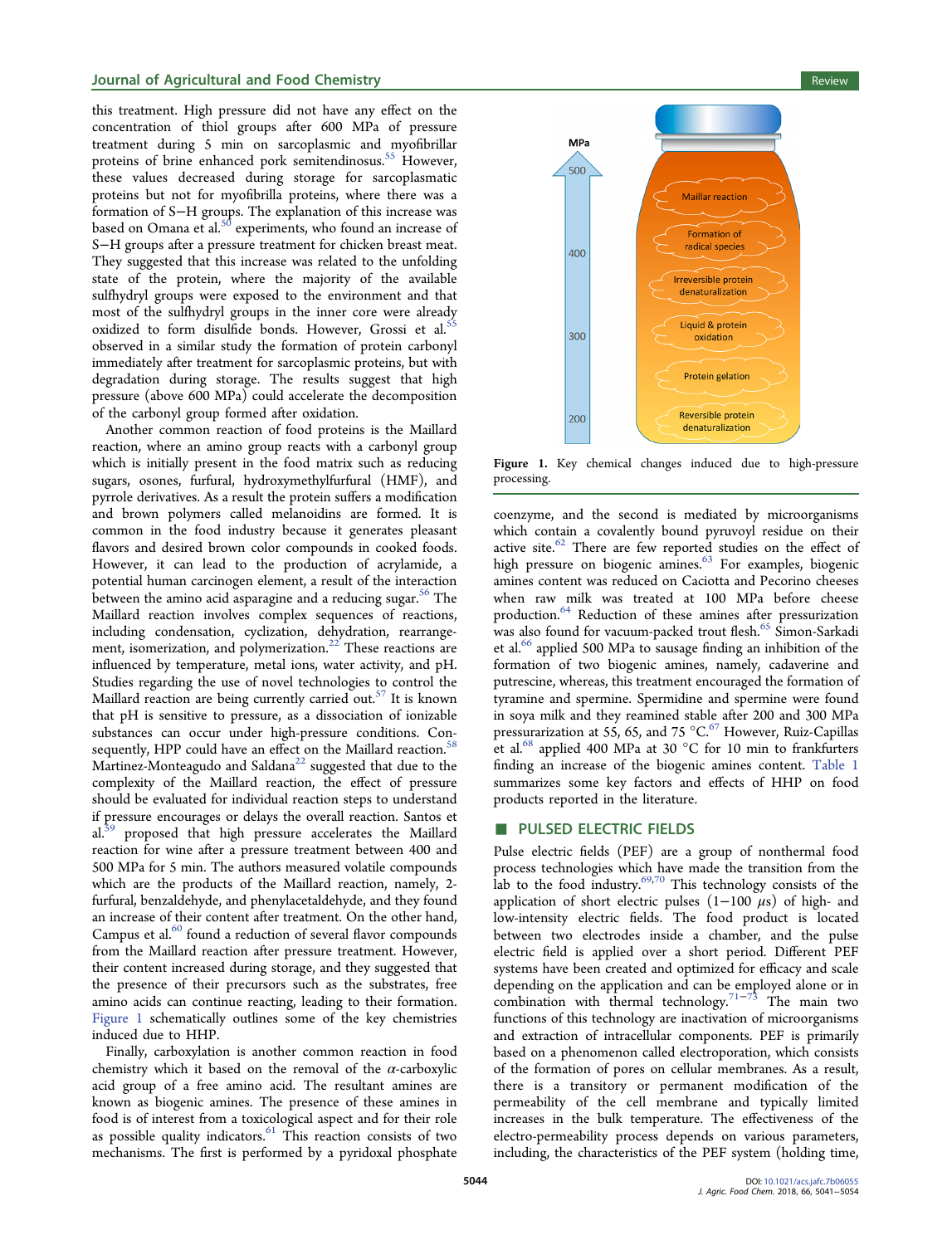#### <span id="page-6-0"></span>Table 1. Effect of High-Pressure Processing on Chemical Changes in Food Products

| food product             | treatment                                                               | changes $^a$                                               | ref |  |
|--------------------------|-------------------------------------------------------------------------|------------------------------------------------------------|-----|--|
| beef loin and<br>chicken | 0.1, 200, 400, 600, and 800 MPa at<br>5, 25, and 40 °C for 5 and 10 min | lipid oxidation:<br>↑ 400 MPa at 25<br>$^{\circ}$ C,10 min | 31  |  |
|                          |                                                                         | ↑ 500 MPa at 5<br>$^{\circ}$ C, 10 min                     |     |  |
| fresh chevon             | 300 and 600 MPa at 28 °C for<br>5 and 10 min                            | from 300 MPa at<br>28 °C, 5 min                            | 33  |  |
|                          |                                                                         | ↑ lipid oxidation                                          |     |  |
|                          |                                                                         | ↑ protein<br>oxidation                                     |     |  |
| yak                      | 0.1, 100, 200, 400, and 600 MPa at                                      | lipid oxidation:                                           | 34  |  |
|                          | 4 and 15 °C for 5 and 30 min                                            | ↑ 400 MPa at 4<br>and 15 °C, 30<br>min                     |     |  |
| black tiger              | 0.1, 300, 400, 500, and 600 MPa at                                      | lipid oxidation:                                           | 35  |  |
| shrimp                   | 27 °C for 3, 6, 9, 12, and 15 min                                       | ↑ 300 MPa at 27<br>$^{\circ}$ C, 12 min                    |     |  |
|                          |                                                                         | ↑ 400 MPa at 5<br>$\mathrm{^{\circ}C}$ , 3 min             |     |  |
| dry-cured hams           | 600 MPa at 12 °C for 6 min                                              | ↑ lipid oxidation                                          | 36  |  |
| dry fermented            | 202 MPa at 10 °C for 960 s                                              | no effect                                                  | 37  |  |
| sausage                  | 260 MPa at 10 $^{\circ}$ C for<br>390 and 1530 s                        |                                                            |     |  |
|                          | 400 MPa at 10 °C for<br>154, 960, and 1800 s                            |                                                            |     |  |
|                          | 540 MPa at 10 °C for<br>390 and 1530 s                                  |                                                            |     |  |
|                          | 600 MPa at 10 °C for 960 s                                              |                                                            |     |  |
| hilsa                    | 250 and 300 MPa at 27 °C for<br>$10$ min                                | = lipid oxidation                                          | 38  |  |
| salmon                   | 300 MPa at 5 and 40 °C for 10 min                                       | $\downarrow$ lipid oxidation                               | 40  |  |
|                          |                                                                         | ↑ protein<br>oxidation                                     |     |  |
| dry cured ham            | 600 MPa at 12 $\degree$ C for 6 min                                     | $\uparrow$ protein<br>oxidation                            | 53  |  |
| dry-cured ham            | 200 and 300 MPa at <14 °C for<br>15 and 30 min                          | ↑ lipid oxidation                                          | 54  |  |
| and dry-cured<br>loin    |                                                                         | $=$ protein<br>oxidation                                   |     |  |
| milk                     | 100 MPa                                                                 | $\downarrow$ biogenic amines<br>content                    | 64  |  |
| trout flesh              | 300 and 500 MPa for 10 min at<br>20 °C                                  | $\downarrow$ biogenic amines<br>content                    | 65  |  |
| soya milk                | 200 and 300 MPa at<br>55, 65, and 75 °C                                 | = biogenic amines                                          | 67  |  |
| frankfurters             | 400 MPa at 30 °C for 10 min                                             | ↑ biogenic amines                                          | 68  |  |
|                          | $a_{\uparrow}$ , increase; $\downarrow$ , decrease; =, no effect.       |                                                            |     |  |

energy, temperature, frequency, electric strength, pulse shape, and width), the food product (pH and conductivity), and the features of the bacteria cell (membrane, shape, size, and envelope structure).<sup>[74](#page-13-0)</sup> The process can damage the membrane leading to cell inactivation as well as modification of the inner part of the cell and extraction of different substances. This process technology can effectively inactivate microorganisms which are related to the deterioration of food such as vegetative forms of bacteria, yeast, and molds.<sup>[75](#page-13-0)</sup> The application of highvoltage pulsed electric fields can lead to some electrochemical reactions, affecting the quality of specific food products.<sup>[76](#page-13-0)</sup> It is known that many chemically active species can be produced by an electric discharge in a food and also by electrode reactions with the product, such as decomposition of the chemical structure of liquids close to the electrode surfaces (electrolysis), eventually producing toxic chemical species, such as oxygen peroxide, hydroxyl radicals, or chloride ions.<sup>[77,78](#page-13-0)</sup>

Arroyo et al.<sup>[79](#page-13-0)</sup> studied the lipid oxidation of fresh and frozen turkey breast treated by PEF. In this experiment, three different frequencies (10, 55, and 110 Hz), pulses (100, 200, and 300 pulses) each with a pulse width of 20  $\mu$ s, and voltages (7.5, 10, 12.5 kV, fresh samples; 14, 20, and 25 kV, frozen samples) were tested. No significant differences were observed for the MDA values in both batches. Cortes et al.<sup>[80](#page-13-0)</sup> noted a partial inactivation of peroxidise activity and no modification of the TBARs values after PEF treatment of horchata samples. These findings are in agreement with those of Suwandy et al. $^{81}$  $^{81}$  $^{81}$  who concluded that PEF does not induce lipid oxidation of beef. Peanut oil was treated by PEF using a square-wave pulse generated with a pulse duration  $(\tau)$  of 40  $\mu$ s and pulse frequency (*f*) of 1008 Hz.<sup>[82](#page-13-0)</sup> The authors suggest that this technology could restrain the rate of the lipid oxidation reaction thus extending the shelf life of lipid rich products.

Additionally, Ma et al.<sup>[83](#page-13-0)</sup> found that PEF did not affect lipid oxidation immediately after treatment on three different parts of chilled and frozen−thawed cooked lamb (shoulder, rib, and loin). However, after 7 days of storage, the MDA values of the treated samples were higher than the control but still acceptable from a quality point of view (lower than 2 mg MDA/kg sample). No significant changes were found in the concentration of saturated and unsaturated fatty acids after PEF treatment using bipolar square-wave pulses of 4  $\mu$ s, at 35 kV/ cm field strength and a frequency of 200 Hz for a fruit juicesoymilk beverage during 800 and 1400  $\mu$ s treatments.<sup>[84](#page-13-0)</sup> The authors reported that the treatment led to a greater reduction of the total fatty acid content. Faridnia et al.<sup>[85](#page-14-0)</sup> found a significant increase in lipid oxidation both immediately after treatment and during storage for frozen−thawed beef semitendinosus muscles using process conditions of constant pulse width of 20  $\mu$ s, electric field strength of 1.4 kV/cm, constant frequency of 50 Hz, pulse number of 1032, and total specific energy input of 250 kJ/kg. Volatiles which resulted from lipid oxidation are responsible for off-flavors and were significantly higher for the treated samples. These results could be related to the significant decrease in the concentrations of myristic acid (C14:0), palmitic acid (C16:0), palmitoleic acid (C16:1n7), oleic acid (C18:1n9c), and linoleic acid (C18:2n6c). The consequences of pulsed electric field treatment on food proteins has been reviewed by ref [86,](#page-14-0) who suggest that PEF has less impact on the food proteins than thermal technologies. Although, they mention that PEF can inactivate some proteins and change their structure and properties. Zhao et al. $87$ demonstrated that PEF induces sulfhydryl-disulfide interchange reactions leading the formation of protein aggregates and a decrease in the solubility of the protein. Deactivation of peroxidase (POD) and polyphenoloxidase (PPO) for apple juice, which can cause undesirable browning reactions, were achieved using PEF.<sup>[88](#page-14-0)</sup> Similarly, Bi et al.<sup>[89](#page-14-0)</sup> showed that the inactivation efficacy for these two enzymes with the same matrix increases as a function of electric field strength, resulting in product lightening. Protein oxidation was not detected for egg white protein solution after treatment at 200, 400, 600, and 800 s under a constant electric field intensity of 25 kV/cm. $90$ The only observed change was a slight increase in the content of sulfhydryl groups, which could be related to a gentle modification of the structure of the protein. Some effects of pulsed electric field on food products are summarized in [Table](#page-7-0) [2](#page-7-0).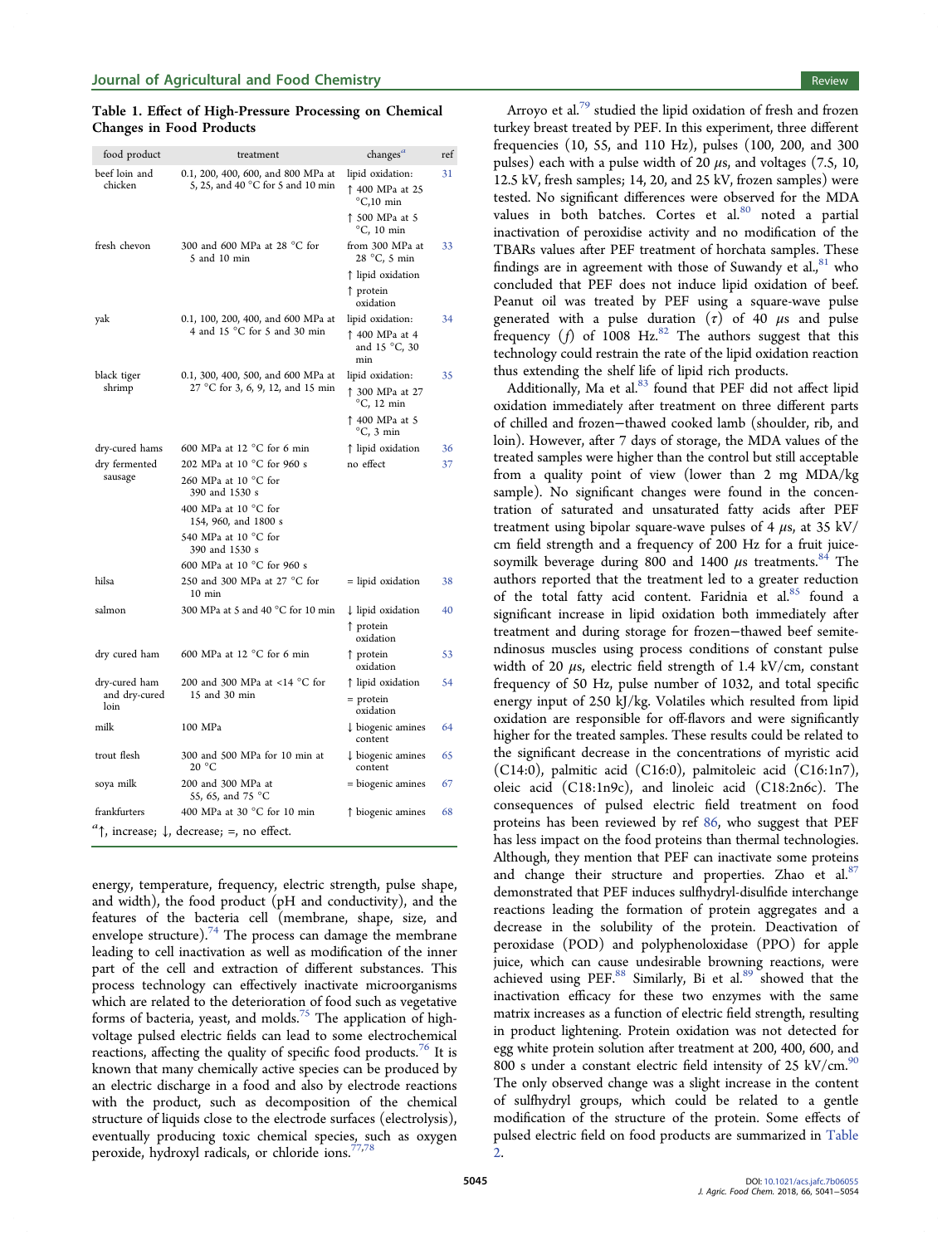#### <span id="page-7-0"></span>Table 2. Effect of Pulsed Electric Field on Chemical Changes in Food Products

| food product                                 | treatment                                                                                                                                                                                       | changes                                                                | refs |
|----------------------------------------------|-------------------------------------------------------------------------------------------------------------------------------------------------------------------------------------------------|------------------------------------------------------------------------|------|
| fresh and frozen turkey breast               | frequencies: 10, 55, and 110 Hz<br>pulses: 100, 200, and 300 pulses<br>voltages for fresh samples: 7.5, 10, 12.5 kV<br>voltage for frozen samples: 14, 20, and 25 kV<br>pulse width: $20 \mu s$ | no lipid oxidation:                                                    | 79   |
| horchata                                     | electric field intensity 20-35 kV/cm<br>treatment times $100-475 \mu s$                                                                                                                         | no lipid oxidation                                                     | 80   |
| cold-boned beef loins and topsides           | voltage: 10 kV<br>frequency: 90 Hz<br>pulse width: $20 \mu s$                                                                                                                                   | no lipid oxidation                                                     | 81   |
| peanut oil                                   | voltage: 20, 30, 40, and 50 kV<br>pulse frequency: 1008 Hz<br>pulse width: 40 µs                                                                                                                | restrain lipid oxidation:                                              | 82   |
| chilled and frozen-thawed cooked lamb        | electric field strength: $1-1.4$ kV cm <sup>-1</sup><br>specific energy:<br>88-109 kJ $kg^{-1}$<br>pulse width: 20 µs<br>frequency: 90 Hz<br>pulse number: 964                                  | lipid oxidation was found after 7 days but not just after<br>treatment | 83   |
| fruit juice-soymilk beverage                 | electric field strength: 35 kV/cm<br>pulse: $4 \mu s$<br>frequency: 200 Hz<br>treatment time: 800 or 1400 $\mu$ s                                                                               | no effect on fatty acid content                                        | 84   |
| frozen-thawed beef semitendinosus<br>muscles | electric field strength: 1.4 kV/cm<br>specific energy input: 250 kJ/kg<br>pulse width: $20 \mu s$<br>frequency of 50 Hz<br>pulse number: 1032                                                   | ↑ lipid oxidation                                                      | 85   |
| egg white                                    | electric field intensity: 25, 30, and 35 kV/cm of $\uparrow$ protein aggregates<br>for<br>treatment time: $400 \mu s$<br>pulse repetition rate: 200 Hz                                          | $\downarrow$ protein solubility                                        | 87   |
| apple juice                                  | pulse width: $2 \mu s$<br>flow: $5 L/h$<br>electric field strengths of 15, 25, and 35 kV/cm<br>pulse width: $3 \mu s$<br>energy inputs: 8.5 and 65.5 kJ/kg                                      | deactivation of peroxidase (POD) and polyphenoloxidase<br>(PPO)        | 88   |
| egg white                                    | electric field intensity: 25 kV/cm<br>pulse repetition<br>rate: 100 Hz<br>pulse width: $2 \mu s$<br>treatment time: 200, 400, 600, and 800 $\mu$ s                                              | no protein oxidation                                                   | 90   |

#### **ULTRASOUND PROCESSING**

Acoustic energy has also been investigated as a novel technology for food processing. High-frequency ultrasound (low intensity or low power) is commonly used as a nondestructive quality assessment technique. Whereas low frequency (high power) employs high intensity sound waves which can have significant impact on food properties, offering a technologically driven solution for various food processing operations including sterilization, extraction, emulsification, freezing, sonocrystallization, drying, defoaming.<sup>[91](#page-14-0)</sup> Cavitation is the main mechanism of ultrasound when applied to liquid foods using contact type systems such as ultrasound baths and probebased systems. Here, ultrasound is propagated via a series of compression and rarefaction waves through the liquid, which at sufficient power can produce cavitation. These bubbles can reach an unstable size and collapse, generating physical and chemical effects, such as localized high temperatures and

pressures, radiation forces, microstreaming, shock waves, microjets, and free radicals. $92,93$  $92,93$  $92,93$  A second approach is to use airborne acoustic ultrasound aimed primarily at treating solid foods. Although there is a lack of knowledge regarding the mechanisms involved, the following factors can be considered: high acoustic pressures, standing waves, radiation pressure, and microstreaming. This technology has been used for drying, defoaming, and decontamination.[94](#page-14-0) As for the other technologies, antimicrobiological efficacy (log reduction), sensory parameters (color, flavor), and physicochemical characteristics (gelation, viscosity) appear to be the most studied factors following a sonication treatment. There are relatively few studies focusing on the effect of ultrasound processing on biomolecules. A summary of the modifications of this technology on different food products is summarized in [Table 3](#page-8-0).

Torkamani et al.<sup>[95](#page-14-0)</sup> studied the effect of ultrasound on different quality parameters of cheddar cheese whey including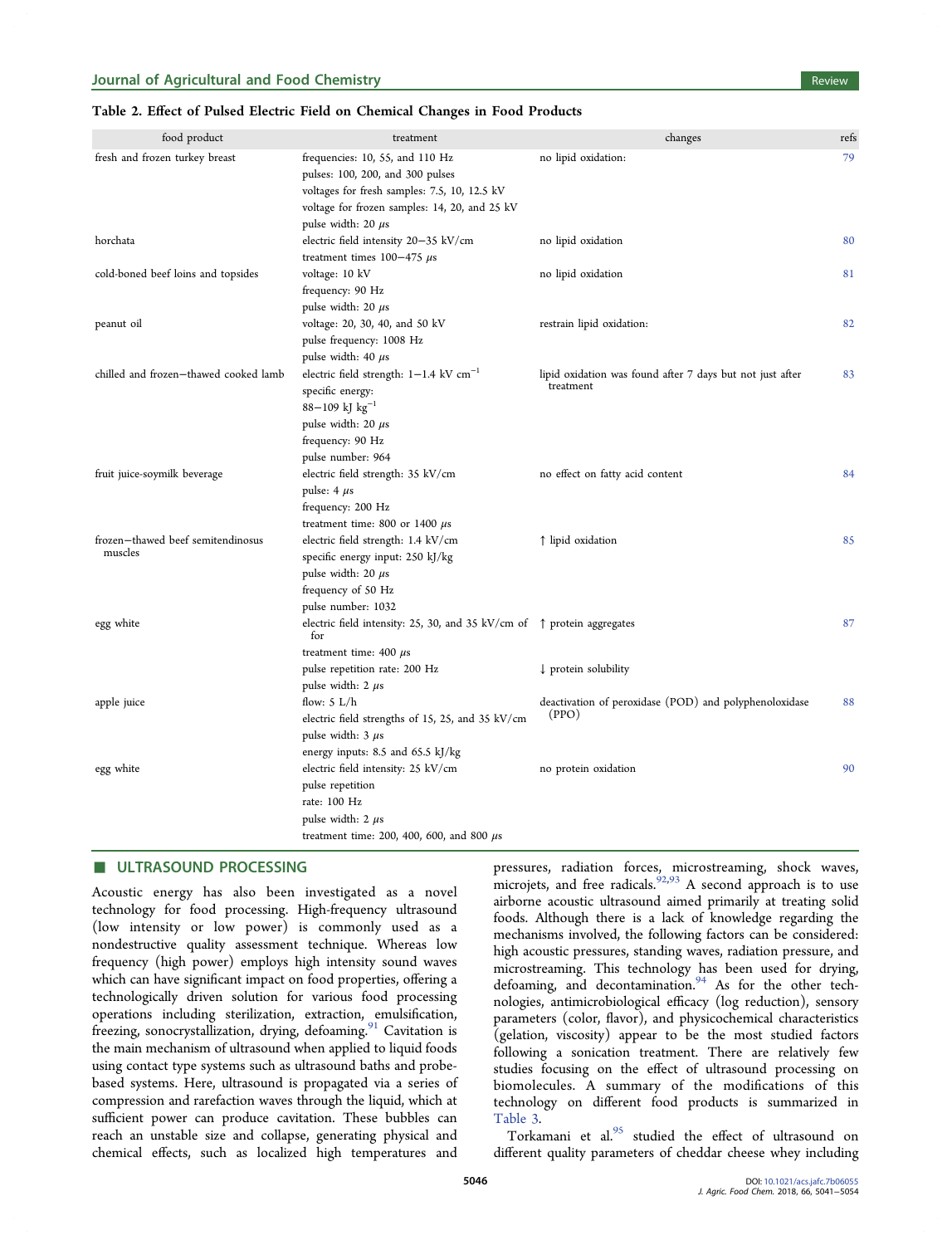### <span id="page-8-0"></span>Table 3. Effect of Ultrasound Processing on Chemical Changes in Food Products

| food products                                                 | conditions                                                                                                                        | main findings                                                                                                                                                                | refs |
|---------------------------------------------------------------|-----------------------------------------------------------------------------------------------------------------------------------|------------------------------------------------------------------------------------------------------------------------------------------------------------------------------|------|
| cheddar cheese<br>whey                                        | frequencies between 20 to 2 000 kHz and specific energies between<br>8.0 to 390 kJ/kg for 10 and 30 min at $37^{\circ}$ °C        | lipid oxidation occurred for both treated and untreated<br>samples                                                                                                           | 95   |
| mackerel, cod, hake<br>and salmon                             | ultrasonic bath at 30 kHz for 5, 15, 25, 35, and 45 min                                                                           | no effect of ultrasound on lipid oxidation for mackerel, cod<br>and hake                                                                                                     | 96   |
|                                                               |                                                                                                                                   | slight decrease in TBARS values for treated salmon                                                                                                                           |      |
| pasteurized milk                                              | probe-based system at 24 kHz for 2.5, 5, 10, 15, and 20 min                                                                       | increase in secondary volatile products derived from lipid<br>oxidation                                                                                                      | 97   |
| raw, thermized, and<br>pasteurized milk                       | Probe-based system at 24 kHz for 2, 4, 8, and 16 min at $15-25$ °C, and<br>$0, 1, 2, 4, 6,$ and 8 days of storage before sampling | volatile compounds derived from lipid oxidation increased<br>in concentration with sonication and storage time                                                               | 98   |
| raw and pasteurized<br>skim milk                              | frequencies at 20, 400, 1,000, 1,600 and 2,000 kHz at 4, 20, 45, and 63 °C<br>up to 20 min                                        | highest amount of volatiles detected at 400 and 1,000 kHz,<br>where the cavitational yield and hydroxyl radical<br>production were greatest                                  | 99   |
|                                                               |                                                                                                                                   | decreasing the processing temperature and sonication time<br>can help to control the lipid oxidation                                                                         |      |
| refined sunflower<br>oil                                      | ultrasound probe at 20 kHz; power at 150 W for 2 min at 20 $^{\circ}$ C                                                           | increase of peroxide value after sonication treatment                                                                                                                        | 105  |
| beef                                                          | probe-based system at 20 kHz at power intensity of<br>2.39, 6.23, 11.32, and 20.96 W cm <sup>-2</sup> for 30, 60, 90, and 120 min | greater lipid oxidation during ultrasound-assisted brining<br>compared to static brining protein oxidation increases<br>with high ultrasound intensities and treatment times | 106  |
| soy protein isolate                                           | probe-based system at 20 kHz at 200, 400, and 600 W for 15 and 30 min                                                             | increase of sulfhydryl content upon sonication                                                                                                                               | 108  |
| bovine serum<br>albumin solutions                             | probe-based system at 20 W $\text{cm}^{-2}$ for 7 to 90 min                                                                       | reduction of sulfhydryl groups                                                                                                                                               | 111  |
| soy protein isolate,<br>egg white protein<br>and whey protein | ultrasonic processor at 20 kHz, 4.27 and 0.71 Q for 20 min                                                                        | increase of the protein surface hydrophobicity                                                                                                                               | 109  |
| soy protein isolates                                          | probe-based system at 25 kHz at 200, 400, and 600 W for 15 min                                                                    | increase of the protein surface hydrophobicity                                                                                                                               | 112  |
| black bean protein<br>isolates                                | probe-based system at 20 kHz at 150, 300, and 400 W for 12 and 24 min                                                             | increase of the protein surface hydrophobicity                                                                                                                               | 113  |

polar lipids, free and bound fatty acids, and lipid oxidation derived compounds. Lipid oxidation occurred for both untreated and treated samples notwithstanding the ultrasound treatment over time. Pedrós-Garrido et al.<sup>[96](#page-14-0)</sup> did not report any effects of ultrasound on lipid oxidation for mackerel, cod, and hake, whereas treated salmon showed a slight decrease in TBARS values. A probe-based system at 24 kHz was used by Riener et al.<sup>[97](#page-14-0)</sup> to treat pasteurized milk for 2.5, 5, 10, 15, and 20 min. Secondary volatile products derived from lipid oxidation including carbonyl compounds, pentanal, hexanal, and heptanal, were detected. According to the researchers, the increase in these compounds was caused by the radical species formed under the high temperatures and pressures conditions created by cavitation. Similar results were obtained by Chouliara et al.<sup>[98](#page-14-0)</sup> for ultrasound-treated raw, thermized, and pasteurized milk. In another study, various types of milk (raw milk, pasteurized skim milk) were submitted to sound waves at different frequencies (20, 400, 1 000, 1 600, and 2 000 kHz) and temperatures (4, 20, 45, and 63  $^{\circ}$ C) up to 409 kJ/kg, and the volatile compounds generated by lipid oxidation analyzed. The highest amount of volatiles was detected at 400 and 1 000 kHz, at the same frequencies where the cavitational yield and the hydroxyl radical production were the greatest.<sup>[99](#page-14-0)</sup> It was observed that the production of radicals did not increase linearly with the acoustic frequency. The sonochemical yield depends on the number of active bubbles, the average temperature within these bubbles and the mass transfer effects. The first two parameters are themselves dependent on the acoustic power and frequency. An increase in the acoustic power raises the number of active cavitation bubbles, the size of these bubbles, and the temperature during collapse. Greater negative pressures can be reached during the rarefaction phases and greater positive pressures during the compression phases.[100](#page-14-0) An increase in the frequency also raises the number of active cavitation bubbles but reduces the time for these bubbles to grow during

rarefaction phases and to collapse during compression phases.[101](#page-14-0) Consequently, fewer acoustic cycles are required for bubbles to reach their active resonance size, and transient cavitation occurs at faster rates.[102](#page-14-0) As the maximum potential energy of the bubble is reached at its maximum size, at high frequencies the collapse is occurring with low energy. However, a greater number of active bubbles facilitates a high production of free radical species. Moreover, the effects of mass transfer during cavitation should be taken into account. During the rarefaction phase the pressure inside the bubble decreases, inducing evaporation of the solutes from the bubble/liquid interface, thus increasing the amount of water vapor. During the compression phase, the pressure inside the bubble increases, inducing condensation at the bubble wall, thus reducing the amount of water vapor. The shorter the acoustic cycle, the lower the amount of water vapor within the cavitation bubble. $103$  Hence, in the case of high frequencies, the amount of evaporated water decreases. This could explain the reduction in hydroxyl radical generation at the higher frequencies. It has also been demonstrated by the authors that low temperatures and sonication times help to reduce the volatiles compounds derived from lipid oxidation. This underlines the role of temperatures in the production of hydroxyl radicals, as the dissociation of water into • OH radicals and • H atoms is encouraged by high temperatures.<sup>[104](#page-14-0)</sup> In another study on refined sunflower oil samples, free acidity, total polar compounds, peroxide value, conjugated dienes concentration, and fatty acid composition were identified and quantified before and after ultrasound treatment. The peroxide value was the only parameter with a significant difference between nonsonicated and sonicated samples.<sup>[105](#page-14-0)</sup> The oxidation of beef proteins and lipids during an ultrasound-assisted brining process has been investigated by Kang et al.<sup>[106](#page-14-0)</sup> TBARS analysis showed that ultrasound promoted greater lipid oxidation compared to static brining (0.2 MDA (mg/kg meat) at 120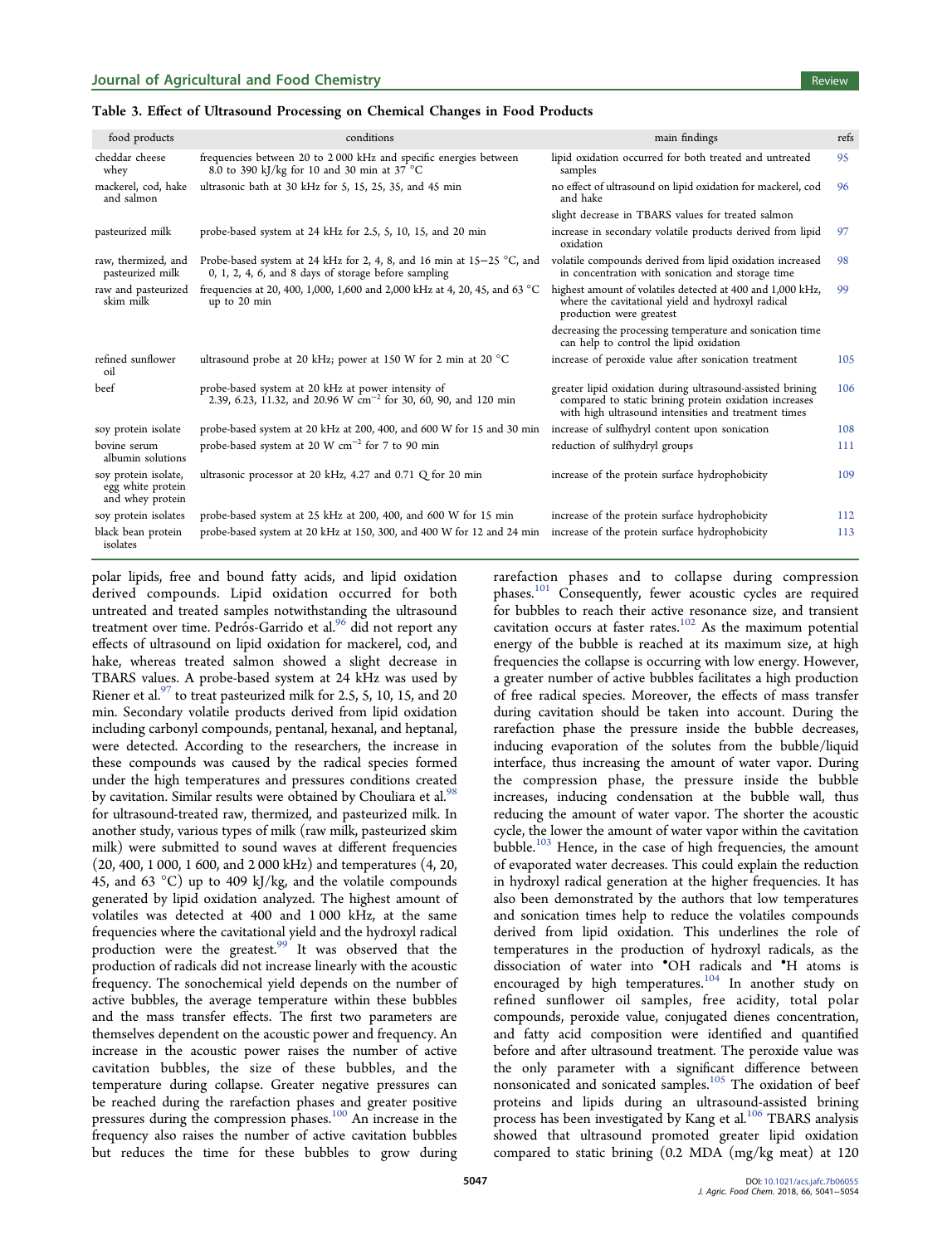min for static brining, 1.2 MDA for the same processing time at 20.96 Wcm<sup>−</sup><sup>2</sup> ). This result could be explained by the same consequence of cavitation described previously, namely, sonolysis. When the transient cavities undergo violent collapse, high temperatures and pressures are generated (4 000 K and 1 000 atm, respectively), and the dissociation of water produces hydroxyl free radicals and hydrogen atoms. In addition to temperature, ultrasound intensity plays a governing role in the production of free radical species. Indeed, Jana and  $Chatterjee<sup>107</sup>$  $Chatterjee<sup>107</sup>$  $Chatterjee<sup>107</sup>$  found a linear correlation between ultrasound intensity and the generation of • OH radicals, up to a threshold of 3.5 W cm<sup>−</sup><sup>2</sup> , which is likely due to saturation with cavitation bubbles. These free radicals could be responsible for lipid oxidation.

Besides lipid oxidation, protein reactions upon sonication treatment have also been studied. In a study on pea protein, a rise in sulfhydryl groups was observed after ultrasonic treatment. The results reported by Hu et al.<sup>[108](#page-14-0)</sup> on soy protein isolate are similar. The increase of SH groups content could be related to the conformation changes of the proteins upon sonication treatment. Under the effect of acoustic cavitation, the thiol groups are more exposed as the protein unfolds; conversely, the cleavage of the disulfide bonds S−S of the native proteins leads to increases in the content of SH groups. A few studies have shown that sonication does not have any effect on the content of sulfhydryl groups.<sup>[109,110](#page-14-0)</sup> However, different conclusions have been reached regarding the effect of ultrasound on the sulfhydryl group content in other studies. Indeed, the increase in carbonyl group content and decrease in sulfhydryl group content in ultrasound treated beef proteins indicate that protein oxidation increases with high ultrasound intensities and treatment times.[106](#page-14-0) Lipid oxidation has also been observed in this study, and it has been hypothesized that the products of this reaction (i.e., malondialdehyde, carbonyl compounds) can react with proteins and form carbonyl groups. Gülseren et al.<sup>[111](#page-14-0)</sup> treated bovine serum albumin solutions (BSA) with an ultrasound probe at 20 W cm<sup>−</sup><sup>2</sup> for 7−90 min. They observed a reduction in sulfhydryl groups by 31% after 90 min of sonication. The reactive species formed during sonication (i.e., 'OH and 'H) cross-react and produce hydrogen peroxide  $(H_2O_2)$  which can alter the chemical structure of the molecules. Consequently, upon a sonication treatment, the SH groups localized in the inner structure of the molecules are more exposed to the interface, thus are more susceptible to oxidation. This could explain the decrease of SH groups after sonication treatment. Protein surface hydrophobicity is another commonly analyzed parameter which is related to the stability, conformation, and functional properties of proteins. Ultrasound treatment increases the protein surface hydrophobicity, as demonstrated in several studies including, soy protein isolates, $112$  black bean protein isolates, $113$  soy protein isolate, egg white protein, and whey protein concentrate.[109](#page-14-0) The hydrophobic groups of the proteins initially localized in the interior of the molecule are exposed to the more polar surrounding environment due to the mechanical effects of cavitation. Several studies have analyzed the protein structural changes.<sup>[106](#page-14-0),[113](#page-14-0)</sup> The results point toward a common conclusion, namely, that the  $\alpha$ -helix content decreases as oxidation occurs (upon sonication), and the  $\beta$ -sheets content increases. As a consequence of the unfolding of the proteins, internal hydrophobic regions are unmasked, and sulfhydryl group content decreases as S−S bonds are created. These disulfide bonds influence the functional properties of the proteins and play an important role in the gel network structure and mechanical strength. A significant reduction in particle size treated by ultrasound was reported for soy protein isolate and whey protein concentrate.<sup>[109,114,115](#page-14-0)</sup> This reduction appeared to be greater during the first minute of treatment while the particle size is bigger. Cavitation, microstreaming, and turbulent forces occurring during a sonication treatment violently agitate the aggregates, thus reducing the size distribution. Unlike in a homogeneous solution, cavitation bubbles collapse asymmetrically in the presence of solid particles. High-speed jets of liquid are expulsed from the imploded bubble toward the solid surface. This physical mechanism, called microjets, together with shockwaves can lead to pitting, erosion, and corrosion of the solid surface as well as increasing sonochemical production following a breakage of the chemical bonds within the molecule.<sup>[116](#page-14-0)</sup> Microstreaming is another consequence of cavitation which is characterized by microscopic turbulences at the surface of the solid, increasing the rate of mass transfer. $117$  The probability of larger particles to be subject to cavitational energy is higher than for smaller particles; therefore, the rate of the size reduction for high weight molecules is faster than for smaller molecular weight species.<sup>1</sup> However, different behaviors were observed for egg whites proteins,<sup>[109](#page-14-0)</sup> bovine serum albumin solutions, $111$  and hydroxypropylmethylcellulose, $118$  where an increase in the particle size after ultrasound treatment was noticed. In these cases, any partial degradation could be overcome by the formation of small aggregates due to noncovalent bonds, such as electrostatic and hydrophobic interactions. This would be one consequence of the high hydrophobic index rise upon sonication.

#### ■ COLD ATMOSPHERIC PLASMA

In 1928, the American scientist Irving Langmuir proposed that the electrons, ions, and neutrons in an ionized gas could be considered as a corpuscular material entrained in a fluid medium and termed this medium "plasma".<sup>[119](#page-14-0)</sup> Nowadays, the term plasma refers to a partially or wholly ionized gas composed essentially of photons, ions, and free electrons as well as atoms in a fundamental or excited state possessing a net neutral charge. A new technology coined cold atmospheric plasma has been developed for sterilizing and modifying material with application in the food, agriculture, textile, electronic, biotechnology, and medicine sectors.<sup>[120](#page-14-0)</sup> Depending on the application, different plasma sources have been built such as corona discharge, dielectric barrier discharge (DBD), microwave discharge  $(MD)$ , gliding arc, and plasma jet.<sup>[121](#page-14-0)</sup> Recently, cold plasma has emerged as a nonthermal technology with potential applications for food decontamination.<sup>[122](#page-14-0)</sup> The main interest in this technology is that it can efficiently inactivate bacteria, yeasts, molds, spores, biofilms, and other hazardous microorganisms, including potential bioterrorism agents at low/ambient temperatures and at atmospheric pressure.<sup>[123](#page-14-0),[124](#page-15-0)</sup> The efficiency of the treatment depends of different parameters including the flow of the electric charge (direct or alternating), voltage, plasma source, distance between the source and the product, treatment time, packaging material, and atmosphere. Plasma can be a tool to maintain the microbial safety of fresh food products, thus increasing the self-life of the products, with limited impact on food quality.[125](#page-15-0) Besides plasma being a potential technology to ensure food safety, it is necessary to study in depth how it is affecting food quality. During cold atmospheric plasma treatment negative and positive ions, free radical molecules, electrons, UV-photons,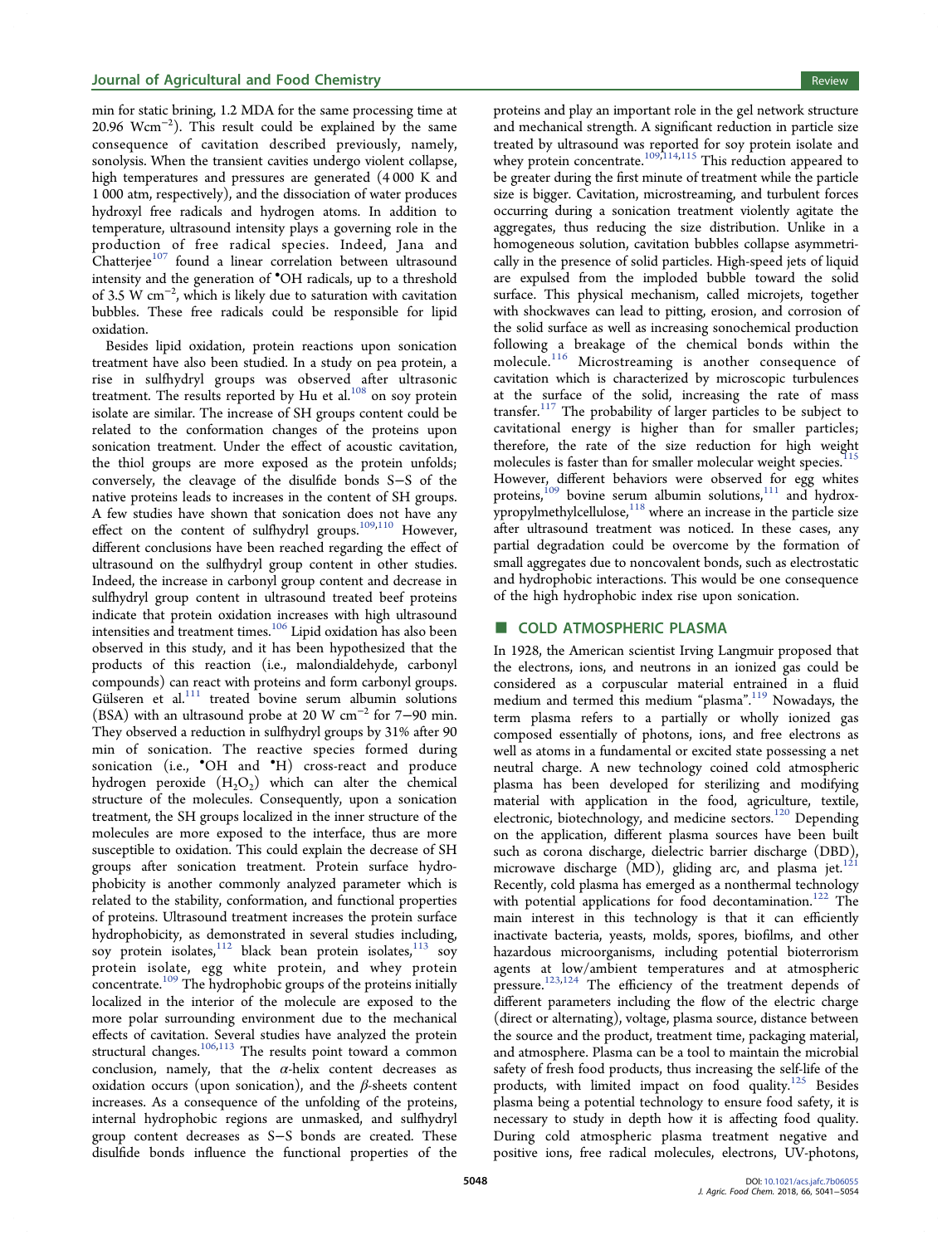nitrogen and carbon oxides, and ozone are formed depending of the gas used.<sup>[126](#page-15-0),[127](#page-15-0)</sup> The production of reactive species (Figure 2) in cold atmospheric plasma can promote hundreds



Figure 2. Cold plasma induced chemical changes.

of reactions involving several components: He, Ar, N, O, and H atoms and molecular species composed of these atoms (in ground and excited states), various atomic and molecular ion species, and electrons.[126](#page-15-0)−[128](#page-15-0) Such reactions can affect the components of the food product, representing a risk for the key quality parameters of the food product.<sup>129,1</sup>

However, plasma treatment does not have the same effect on solid or liquid matrixes. In the first case, plasma is not able to penetrate significantly inside the product and is generally classified as a surface treatment, usefully where most of the microorganisms reside. Thus, the process will have limited

effects on the bulk components of many solid foods. Obviously, the degree of penetration of the plasma varies depending on the food product. Whereas when a liquid food is treated, plasma can be diffused or infused in the liquid, potentially leading to more significant impacts.<sup>[131](#page-15-0)</sup>

It is necessary to highlight the formation of ozone by atmospheric plasma devices. Ozone is a triatomic oxygen molecule formed by the interaction of a diatomic oxygen molecule with free oxygen radical. The breakdown of the bond O−O to form this radical requires an energy that could be provided by the plasma system. Ozone is very reactive and unstable species, decomposing into hydroxyl, hydroperoxy, and superoxide radicals which have high oxidation potentials. The use of ozone in the food industry has been widely investigated.[132](#page-15-0) Ozone can reduce mycotoxins and microbial contamination of food products and has also been shown to be efficient in removing pesticide residues from different food matrixes. However, because of the high reactivity of ozone many reactions can occur, which can potentially affect the quality of the food products.<sup>[133](#page-15-0)–[135](#page-15-0)</sup> Table 4 lists some modifications on food nutrients by cold atmospheric plasma.

The formation of radical species could suggest the hypothesis that plasma increases lipid oxidation. Wheat flour was treated by atmospheric plasma for 1 and 2 min at 15 and 20 kV by Bahrami et al.,<sup>[136](#page-15-0)</sup> who analyzed the level of lipid oxidation by measuring the hydroperoxides and volatile compounds produced after plasma treatment and found a significant increase of their content for all the treated samples. The difference was greater for longer treatment times and higher voltages. Moreover, they found an important reduction in the fatty acid profile, particularly linoleic acid which is an essential fatty acid for humans, with a complete reduction after 120 s of treatment at 20 kV. Thirumdas et al.<sup>[123](#page-14-0)</sup> observed an increase of 20% of peroxides content for plasma treated peanuts and walnuts at 60 kV, which can lead to the oxidation of lipids. Joshi et al.<sup>[137](#page-15-0)</sup> demonstrated that plasma encourages lipid oxidation

Table 4. Effect of Cold Atmospheric Plasma on Chemical Changes in Food Products

| food product        | plasma source                                  | treatment                        | changes                  | ref |
|---------------------|------------------------------------------------|----------------------------------|--------------------------|-----|
| wheat flour         |                                                | frequency: 9 kHz                 | ↑ lipid oxidation        | 136 |
|                     |                                                | power 40 W and voltage 15 V      |                          |     |
|                     |                                                | power 90 W and voltage: 20 V     | fatty acid degradation   |     |
|                     |                                                | time: 1 and 2 min                |                          |     |
| walnuts and peanuts |                                                | frequency: 13.56 MHz             | ↑ lipid oxidation        | 123 |
|                     |                                                | pressure: 0.5 mbar               |                          |     |
|                     |                                                | power: 40, 50, 60 W              |                          |     |
|                     |                                                | time: 5,10 and 15 min            |                          |     |
| raw milk            | corona discharge                               | power: 9 kV                      | ↑ lipid oxidation        | 138 |
|                     |                                                | current: 90 mA                   | = fatty acids content    |     |
|                     |                                                | time: 3, 6, 9, 12, 15, or 20 min |                          |     |
| vegetable oil       | radio-frequency driven plasma jet              | power: 25 kV                     | ↑ lipid oxidation        | 139 |
|                     |                                                | radio frequency power: 13.56 MHz |                          |     |
|                     |                                                | gas flow: $2 \, \text{sl/m}$     |                          |     |
|                     |                                                | time: 2 min                      |                          |     |
| fish oil            | dielectric barrier discharge and plasma jet    | voltage: 6 kV                    | ↑ lipid oxidation        | 140 |
|                     |                                                | current: 128 mA                  |                          |     |
|                     |                                                | gas flow: 2 sl/m                 |                          |     |
|                     |                                                | time: 60 min                     |                          |     |
| beef jerky          | radio frequency driven atmospheric plasma unit | flow rate: 20 000 sccm           | = fatty acid composition | 142 |
|                     |                                                | power: 200 W                     |                          |     |
|                     |                                                | time: $0-10$ min                 |                          |     |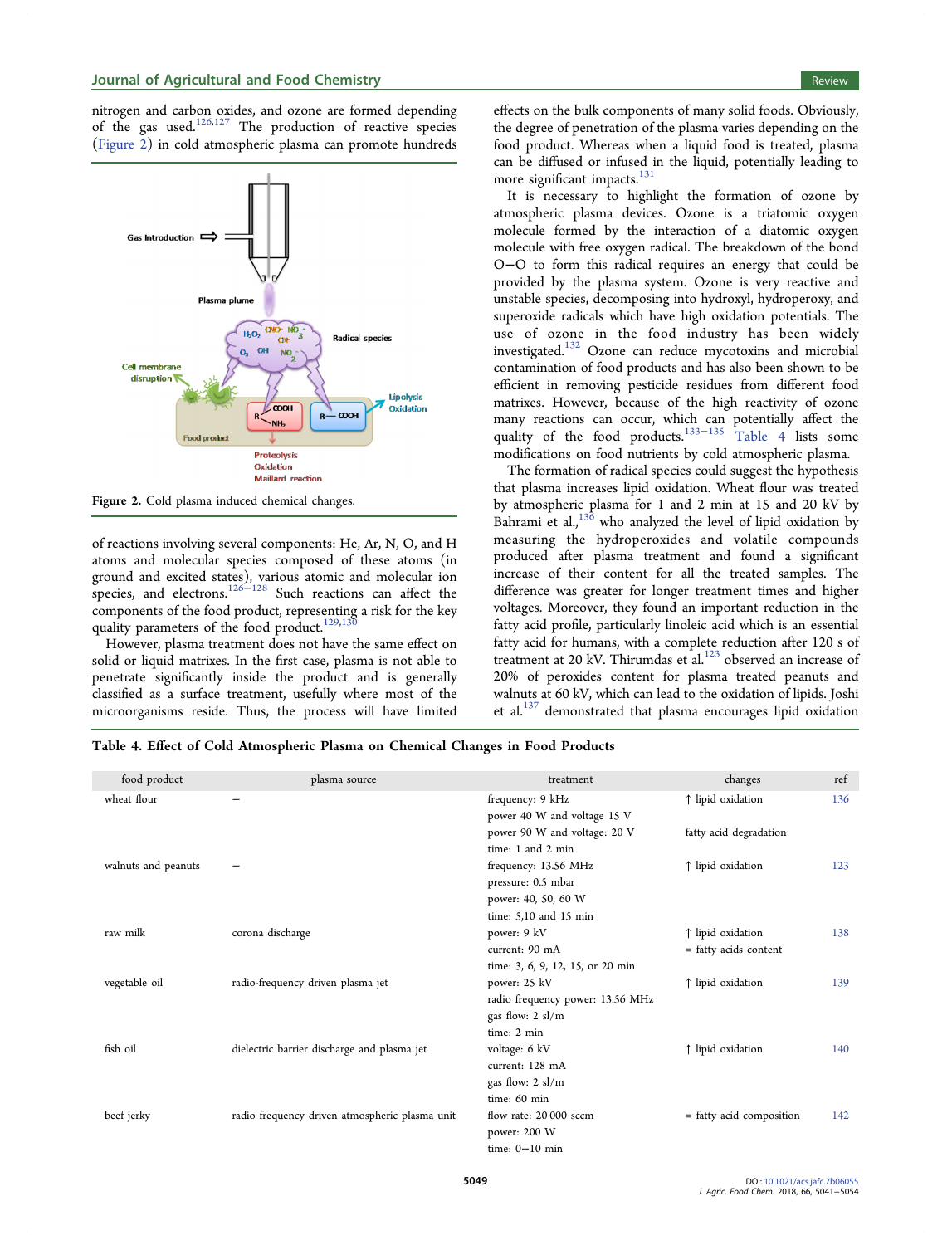#### <span id="page-11-0"></span>**Journal of Agricultural and Food Chemistry Review Agricultural and Food Chemistry Review Review Review Review**

on the cellular membrane of Escherichia coli using a dielectric barrier discharge (DBD) system. From these studies, it can be concluded that the longer the treatment time the higher the radical species concentration resulting in higher levels of lipid oxidation and more pronounced impacts on food quality. In another study, a corona discharge plasma system was used for milk samples at intervals of 0, 3, 6, 9, 12, 15, and 20 min.<sup>[138](#page-15-0)</sup> The researchers did not notice noteworthy differences in the fatty acid profile among all the samples. They suggested that long chain fatty acids such as C18:00 could suffer a hydrolysis process, as their content was slightly reduced after treatment, while C10:00 and C12:00 showed a low increase. However, a significant increase was observed for the volatile compounds content, which could be related to lipid oxidation. In similar studies, Van Durme et al.<sup>[139](#page-15-0)</sup> and Vandamme et al.<sup>[140](#page-15-0)</sup> used a plasma jet device and a DBD system for vegetable and fish oils, respectively, and report that plasma accelerates lipid oxidation. However, Korachi and Aslan<sup>[141](#page-15-0)</sup> did not find any evidence of lipid oxidation nor changes of the fatty acids profile on the cellular membrane of Escherichia coli and Staphylococcus aureus treated by an atmospheric plasma corona discharge device. In addition, no significant changes in the fatty acid composition of beef jerky were observed after radio frequency (rf) atmospheric pressure plasma with 5 min of treatment.<sup>[142](#page-15-0)</sup>

Apart from lipids, the effect of plasma on proteins has also been studied.<sup>[143](#page-15-0)</sup> Takai et al.<sup>[144](#page-15-0)</sup> investigated the effect of a low frequency plasma jet on an aqueous solution of 14 amino acids. They noticed that these biomolecules suffered some modifications by using high-resolution mass spectroscopy. After treatment, new molecules were observed, resulting from different reactions such as oxidation, sulfonation, amidation, sulfoxidation, hydroxylation, dehydrogenation, nitration, and dimerization depending on each specific amino acid. Segat et al.<sup>[145](#page-15-0)</sup> studied the inactivation kinetics of an alkaline phosphatase solution at different treatment times between 5 and 300 s and at three different voltages: 40, 50, and 60 kV using a DBD. The inactivation of this enzyme was detected after a few seconds of treatment and it was attributed to the loss of  $α$ -helical and  $β$ -sheet secondary structures of the protein. Tappi et al.<sup>[146](#page-15-0)</sup> found that polyphenol oxidase activity significantly decreased for apples after plasma treatment. In another study, polyphenoloxidase (PPO) and peroxidase (POD) were denaturalized by losing the  $\alpha$ -helical structure using a plasma jet. $147$  These enzymes are part of the undesirable browning reactions related to a reduction of the nutritional and sensorial quality of vegetables and fruits. In another experiment, Park et al.<sup>[148](#page-15-0)</sup> studied the effect of plasma on hemoglobin and myoglobin (Mb) using different gases, observing that plasma treatment leads to the modification of the secondary structure of both proteins, from  $\alpha$ -helical to  $\beta$ -sheet, and a degradation of the heme group. Conversely, Alves et al.<sup>[149](#page-15-0)</sup> studied the effect of plasma on fructooligosaccharides (FOS) and found no significant changes in FOS concentrations after applying 70 kV using a DBD system. These carbohydrates are used in the food industry as sweeteners and are interesting from a health perspective point of view due to their prebiotic activity.

Cold plasma is an early stage with regards to food application and data on the induced chemistries from the array of plasma technologies and process conditions available are only emerging. A challenge here is the complexity of the "cocktail" of active species generated, the widely different time-scales over which they may act and diagnostics of the interaction with the target product. Of course it is this complexity with provides the

advantages observed in terms of process efficacy and lack of apparent resistance to the approach by microbial populations. A priory area of research will be unravelling both the mechanisms of antimicrobial action along with induced chemistry for treated foods and linking them to the key reactive species generated.

#### ■ CONCLUSION

Nonthermal food processing technologies have shown great promise as microbial decontamination tools, with a large body of work found in the literature. However, the effects of these novel technologies on food chemistry have not been studied deeply (see Table 5). These promising technologies can

Table 5. Effect of Novel Technologies on Chemical Changes in Food Products<sup>a</sup>

|           | effects                                                                   | high<br>pressure | pulse electric<br>field | ultrasound | plasma   |
|-----------|---------------------------------------------------------------------------|------------------|-------------------------|------------|----------|
| Protein   |                                                                           |                  |                         |            |          |
|           | oxidation                                                                 | $^{+}$           |                         | $\ddot{}$  | $^{+++}$ |
|           | denaturation                                                              | $^{+++}$         | $^{++}$                 | $^{+++}$   | $^{++}$  |
|           | aggregation                                                               | $^{++}$          | $^{++}$                 | $^{++}$    | $^{++}$  |
|           | proteolysis                                                               | $+$              |                         | $^{+}$     | $+$      |
| Lipids    |                                                                           |                  |                         |            |          |
|           | oxidation                                                                 | $^{+}$           | $\ddot{}$               | $^{++}$    | $^{+++}$ |
|           | lipolysis                                                                 | $^{++}$          | $^{++}$                 |            | $^{++}$  |
| reported. | $a_{+++}$ , significant effect; ++, moderate effect; +, low effect; -, no |                  |                         |            |          |

damage some nutrients, such as proteins and lipids. Consequently, more research is required into the effects and mechanisms of action of each technology on food chemistry. Such insights is key to ensure that these emerging technologies are accepted by industry, regulatory agencies, and consumers alike.

#### **E** AUTHOR INFORMATION

#### Corresponding Author

\*E-mail: [Brijesh.tiwari@teagasc.ie](mailto:Brijesh.tiwari@teagasc.ie).

#### ORCID<sup>®</sup>

Brijesh K. Tiwari: [0000-0002-4834-6831](http://orcid.org/0000-0002-4834-6831)

#### Funding

The work on this paper is supported by project that has received funding from the European Union's Horizon 2020 Spreading Excellence and Widening Participation programme under Grant Agreement No. 692276.

#### Notes

The authors declare no competing financial interest.

#### ■ REFERENCES

(1) Sakr, M.; Liu, S. A comprehensive review on applications of ohmic heating (OH). Renewable Sustainable Energy Rev. 2014, 39, 262−269.

(2) Ramaswamy, H. S.; Marcotte, M.; Sastry, S.; Abdelrahim, K. Ohmic Heating in Food Processing; CRC Press, 2014.

(3) Pereira, R. N.; Vicente, A. A. Environmental impact of novel thermal and non-thermal technologies in food processing. Food Res. Int. 2010, 43, 1936−1943.

(4) Butz, P.; Tauscher, B. Emerging technologies: chemical aspects. Food Res. Int. 2002, 35 (2−3), 279−284.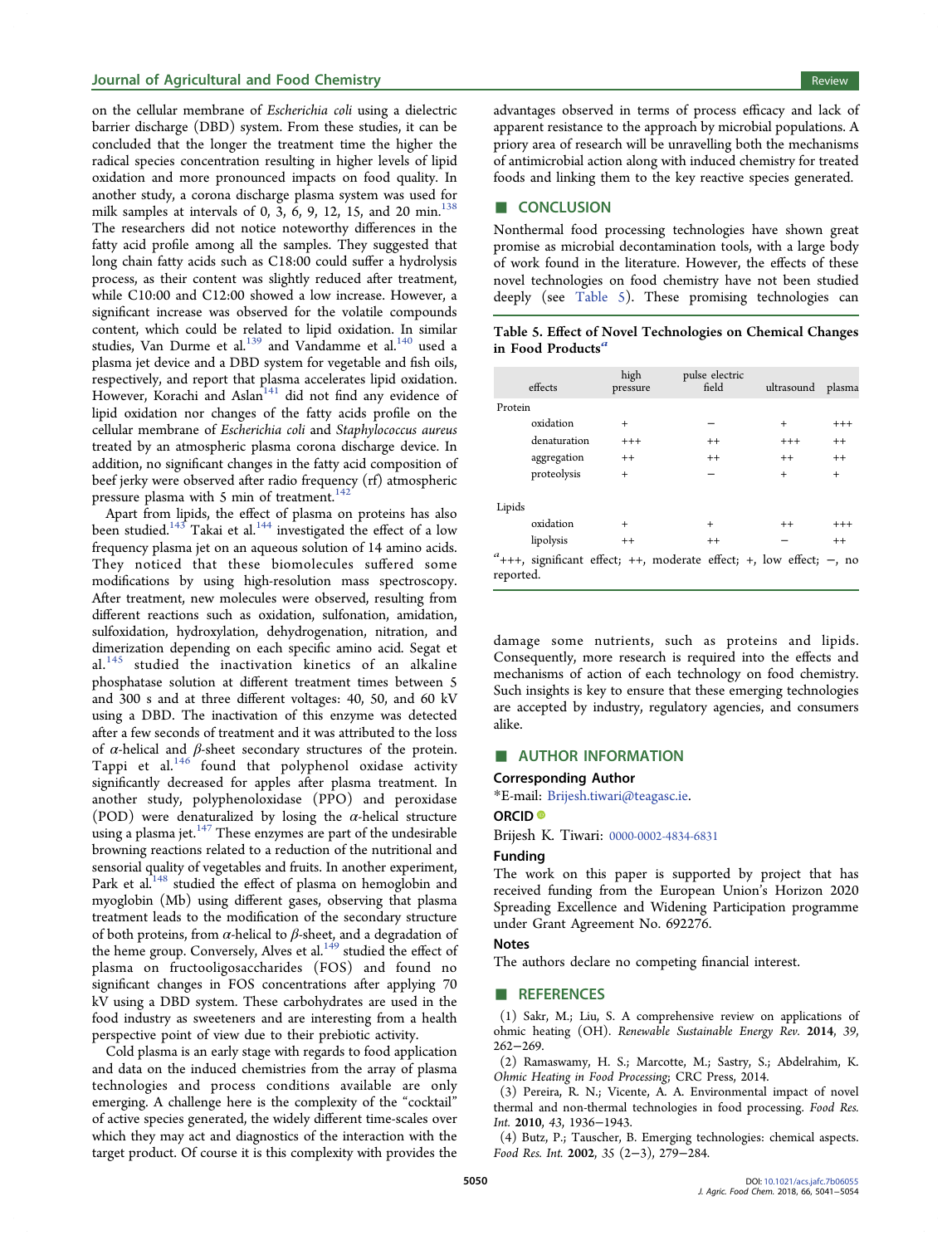<span id="page-12-0"></span>(5) Awuah, G. B.; Ramaswamy, H. S.; Economides, A. Thermal processing and quality: Principles and overview. Chem. Eng. Process. 2007, 46 (6), 584−602.

(6) Knorr, D.; Froehling, A.; Jaeger, H.; Reineke, K.; Schlueter, O.; Schoessler, K.; Doyle, M. P.; Klaenhammer, T. R. Emerging technologies in food processing. Annu. Rev. Food Sci. Technol. 2011, 2, 203−235.

(7) Jermann, C.; Koutchma, T.; Margas, E.; Leadley, C.; Ros-Polski, V. Mapping trends in novel and emerging food processing technologies around the world. Innovative Food Sci. Emerging Technol. 2015, 31, 14−27.

(8) Cullen, P. J.; Lalor, J.; Scally, L.; Boehm, D.; Milosavljevic, V.; ́ Bourke, P.; Keener, K. Translation of plasma technology from the lab to the food industry. Plasma Processes Polym. 2018, 15, 1700085.

(9) Gamboa-Santos, J.; Montilla, A.; Cárcel, J. A.; Villamiel, M.; Garcia-Perez, J. V. Air-borne ultrasound application in the convective drying of strawberry. J. Food Eng. 2014, 128, 132−139.

(10) Reineke, K.; Doehner, I.; Baier, D.; Mathys, A.; Knorr, D. The different pathways of spore germination and inactivation of Bacillus subtilis under high pressure and elevated temperatures. Procedia Food Sci. 2011, 1, 792−799.

(11) Tokuşoğlu, Ö.; Swanson, B. G. Improving Food Quality with Novel Food Processing Technologies; CRC Press, 2014.

(12) Ling, B.; Tang, J.; Kong, F.; Mitcham, E.; Wang, S. Kinetics of food quality changes during thermal processing: a review. Food Bioprocess Technol. 2015, 8, 343−358.

(13) Pinela, J.; Ferreira, I. C. Nonthermal physical technologies to decontaminate and extend the shelf-life of fruits and vegetables: Trends aiming at quality and safety. Crit. Rev. Food Sci. Nutr. 2017, 57 (10), 2095−2111.

(14) Balasubramaniam, V.; Martínez-Monteagudo, S. I.; Gupta, R. Principles and application of high pressure−based technologies in the food industry. Annu. Rev. Food Sci. Technol. 2015, 6, 435−462.

(15) Barba, F. J.; Terefe, N. S.; Buckow, R.; Knorr, D.; Orlien, V. New opportunities and perspectives of high pressure treatment to improve health and safety attributes of foods. A review. Food Res. Int. 2015, 77, 725−742.

(16) Huang, H.-W.; Wu, S.-J.; Lu, J.-K.; Shyu, Y.-T.; Wang, C.-Y. Current status and future trends of high-pressure processing in food industry. Food Control 2017, 72, 1−8.

(17) Daryaei, H.; Yousef, A. E.; Balasubramaniam, V. Microbiological Aspects of High-Pressure Processing of Food: Inactivation of Microbial Vegetative Cells and Spores. In High Pressure Processing of Food; Springer, 2016; pp 271−294.

(18) Shearer, A.; Kniel, K.; Chen, H.; Hoover, D. High-Pressure Effects on Viruses. In High Pressure Processing of Food; Springer, 2016; pp 295−315.

(19) Georget, E.; Sevenich, R.; Reineke, K.; Mathys, A.; Heinz, V.; Callanan, M.; Rauh, C.; Knorr, D. Inactivation of microorganisms by high isostatic pressure processing in complex matrices: A review. Innovative Food Sci. Emerging Technol. 2015, 27, 1−14.

(20) Rasanayagam, V.; Balasubramaniam, V. M.; Ting, E.; Sizer, C. E.; Bush, C.; Anderson, C. Compression heating of selected fatty food materials during high-pressure processing. J. Food Sci. 2003, 68 (1), 254−259.

(21) Martínez-Monteagudo, S. I.; Balasubramaniam, V., Fundamentals and Applications of High-Pressure Processing Technology. In High Pressure Processing of Food; Springer, 2016; pp 3−17.

(22) Martinez-Monteagudo, S. I.; Saldana, M. D. A. Chemical Reactions in Food Systems at High Hydrostatic Pressure. Food Eng. Rev. 2014, 6 (4), 105−127.

(23) Schaich, K. Lipid oxidation: theoretical aspects. In Bailey's Industrial Oil and Fat Products; Wiley, 2005.

(24) Erickson, M. C. Lipid oxidation of muscle foods. In Food Lipids: Chemistry, Nutrition, and Biotechnology, 2nd ed.; M. Dekker, 2002.

(25) Min, D. B.; Boff, J. M. Lipid oxidation of edible oil. Food Lipids 2002, Food Science and Technology, Vol. 117 (CRC Press), 335−364.

(26) Ghani, M. A.; Barril, C.; Bedgood, D. R.; Prenzler, P. D. Measurement of antioxidant activity with the thiobarbituric acid reactive substances assay. Food Chem. 2017, 230, 195−207.

(27) Connell, J. Methods of assessing and selecting for quality. In Control of Fish Quality; Fishing News, 1990.

(28) Medina-Meza, L. G.; Barnaba, C.; Barbosa-Canovas, G. V. Effects of high pressure processing on lipid oxidation: A review. Innovative Food Sci. Emerging Technol. 2014, 22, 1−10.

(29) Cheftel, J. C. Review: High-pressure, microbial inactivation and food preservation. Food Sci. Technol. Int. 1995, 1 (2−3), 75−90.

(30) Orlien, V.; Hansen, E.; Skibsted, L. H. Lipid oxidation in highpressure processed chicken breast muscle during chill storage: critical working pressure in relation to oxidation mechanism. Eur. Food Res. Technol. 2000, 211 (2), 99−104.

(31) Bolumar, T.; Skibsted, L. H.; Orlien, V. Kinetics of the formation of radicals in meat during high pressure processing. Food Chem. 2012, 134 (4), 2114−2120.

(32) Bolumar, T.; Andersen, M. L.; Orlien, V. Mechanisms of radical formation in beef and chicken meat during high pressure processing evaluated by electron spin resonance detection and the addition of antioxidants. Food Chem. 2014, 150, 422−428.

(33) Reddy, K. J.; Jayathilakan, K.; Chauhan, O. P.; Pandey, M. C.; Radhakrishna, K. Effect of High-Pressure Processing on Physico-Chemical and Microbial Quality Characteristics of Chevon (Capra aegagrus hircus). Food Bioprocess Technol. 2015, 8 (12), 2347−2358.

(34) Wang, Q.; Zhao, X.; Ren, Y. R.; Fan, E. G.; Chang, H. J.; Wu, H. B. Effects of high pressure treatment and temperature on lipid oxidation and fatty acid composition of yak (Poephagus grunniens) body fat. Meat Sci. 2013, 94 (4), 489−494.

(35) Kaur, B. P.; Rao, P. S.; Nema, P. K. Effect of hydrostatic pressure and holding time on physicochemical quality and microbial inactivation kinetics of black tiger shrimp (Penaeus monodon). Innovative Food Sci. Emerging Technol. 2016, 33, 47−55.

(36) Fuentes, V.; Utrera, M.; Estevez, M.; Ventanas, J.; Ventanas, S. Impact of high pressure treatment and intramuscular fat content on colour changes and protein and lipid oxidation in sliced and vacuumpackaged Iberian dry-cured ham. Meat Sci. 2014, 97 (4), 468−474.

(37) Alfaia, A.; Alfaia, C. M.; Patarata, L.; Fernandes, M. J.; Fernandes, M. H.; Elias, M.; Ribeiro, M. H.; Fraqueza, M. J. Binomial effects of high isostatic pressure and time on the microbiological, sensory characteristics and lipid composition stability of vacuum packed dry fermented sausages ″chourico″. Innovative Food Sci. Emerging Technol. 2015, 32, 37−44.

(38) Chouhan, A.; Kaur, B. P.; Rao, P. S. Effect of high pressure processing and thermal treatment on quality of hilsa (Tenualosa ilisha) fillets during refrigerated storage. Innovative Food Sci. Emerging Technol. 2015, 29, 151−160.

(39) Rodriguez-Alcala, L. M.; Castro-Gomez, P.; Felipe, X.; Noriega, L.; Fontecha, J. Effect of processing of cow milk by high pressures under conditions up to 900 MPa on the composition of neutral, polar lipids and fatty acids. Lwt-Food Science and Technology 2015, 62 (1), 265−270.

(40) Ojagh, S. M.; Nunez-Flores, R.; Lopez-Caballero, M. E.; Montero, M. P.; Gomez-Guillen, M. C. Lessening of high-pressureinduced changes in Atlantic salmon muscle by the combined use of a fish gelatin-lignin film. Food Chem. 2011, 125 (2), 595−606.

(41) Lerasle, M.; Federighi, M.; Simonin, H.; Anthoine, V.; Reze, S.; Cheret, R.; Guillou, S. Combined use of modified atmosphere packaging and high pressure to extend the shelf-life of raw poultry sausage. Innovative Food Sci. Emerging Technol. 2014, 23, 54−60.

(42) Smeller, L. Pressure-temperature phase diagrams of biomolecules. Biochim. Biophys. Acta, Protein Struct. Mol. Enzymol. 2002, 1595 (1−2), 11−29.

(43) Elms, P. J.; Chodera, J. D.; Bustamante, C.; Marqusee, S. The molten globule state is unusually deformable under mechanical force. Proc. Natl. Acad. Sci. U. S. A. 2012, 109 (10), 3796−3801.

(44) Damodaran, S. Amino Acids, Peptides, and Proteins; CRC Press: Boca Raton, FL, 2008; Vol. 4.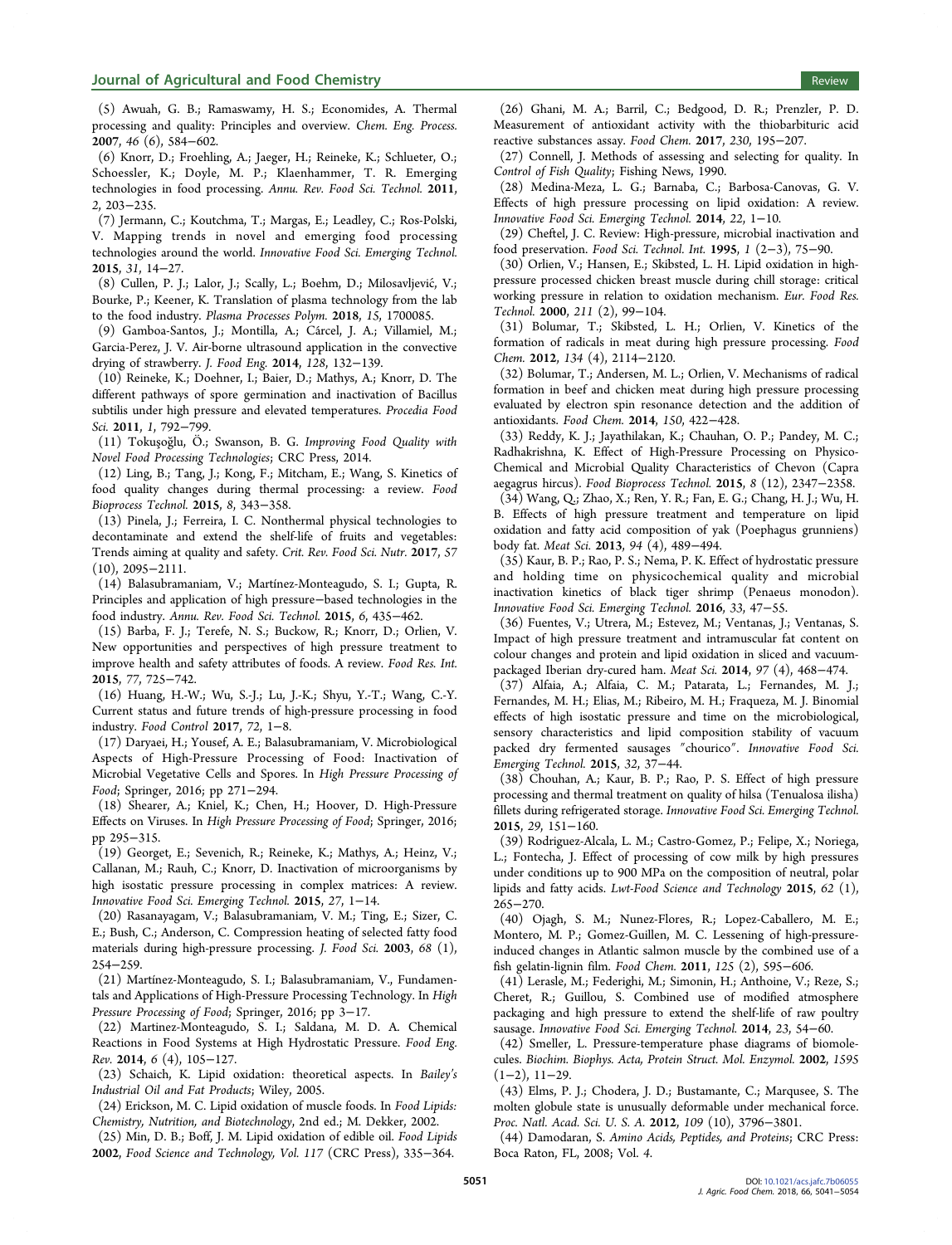#### <span id="page-13-0"></span>**Journal of Agricultural and Food Chemistry Review Agricultural and Food Chemistry** Review Review Review Review Review

(45) Gekko, K.; Hasegawa, Y. COMPRESSIBILITY STRUCTURE RELATIONSHIP OF GLOBULAR-PROTEINS. Biochemistry 1986, 25 (21), 6563−6571.

(46) Heremans, K. HIGH-PRESSURE EFFECTS ON PROTEINS AND OTHER BIOMOLECULES. Annu. Rev. Biophys. Bioeng. 1982, 11, 1−21.

(47) Knorr, D.; Heinz, V.; Buckow, R. High pressure application for food biopolymers. Biochim. Biophys. Acta, Proteins Proteomics 2006, 1764 (3), 619−631.

(48) Oey, I. Effects of High Pressure on Enzymes. In High Pressure Processing of Food; Springer, 2016; pp 391−431.

(49) Lund, M. N.; Heinonen, M.; Baron, C. P.; Estevez, M. Protein oxidation in muscle foods: A review. Mol. Nutr. Food Res. 2011, 55 (1), 83−95.

(50) Omana, D. A.; Plastow, G.; Betti, M. The use of beta-glucan as a partial salt replacer in high pressure processed chicken breast meat. Food Chem. 2011, 129 (3), 768−776.

(51) Estevez, M. Protein carbonyls in meat systems: A review. Meat Sci. 2011, 89 (3), 259−279.

(52) Guyon, C.; Meynier, A.; de Lamballerie, M. Protein and lipid oxidation in meat: A review with emphasis on high-pressure treatments. Trends Food Sci. Technol. 2016, 50, 131−143.

(53) Fuentes, V.; Ventanas, J.; Morcuende, D.; Estevez, M.; Ventanas, S. Lipid and protein oxidation and sensory properties of vacuumpackaged dry-cured ham subjected to high hydrostatic pressure. Meat Sci. 2010, 85 (3), 506–514.

(54) Cava, R.; Ladero, L.; Gonzalez, S.; Carrasco, A.; Ramirez, M. R. Effect of pressure and holding time on colour, protein and lipid oxidation of sliced dry-cured Iberian ham and loin during refrigerated storage. Innovative Food Sci. Emerging Technol. 2009, 10 (1), 76−81.

(55) Grossi, A.; Bolumar, T.; Soltoft-Jensen, J.; Orlien, V. High pressure treatment of brine enhanced pork semitendinosus: Effect on microbial stability, drip loss, lipid and protein oxidation, and sensory properties. Innovative Food Sci. Emerging Technol. 2014, 22, 11−21.

(56) Poulsen, M. W.; Hedegaard, R. V.; Andersen, J. M.; de Courten, B.; Bugel, S.; Nielsen, J.; Skibsted, L. H.; Dragsted, L. O. Advanced glycation endproducts in food and their effects on health. Food Chem. Toxicol. 2013, 60, 10−37.

(57) Jaeger, H.; Janositz, A.; Knorr, D. The Maillard reaction and its control during food processing. The potential of emerging technologies. Pathol. Biol. 2010, 58 (3), 207−213.

(58) Hill, V. M.; Ledward, D. A.; Ames, J. M. Influence of high hydrostatic pressure and pH on the rate of maillard browning in a glucose-lysine system. J. Agric. Food Chem. 1996, 44 (2), 594−598.

(59) Santos, M. C.; Nunes, C.; Rocha, M. A. M.; Rodrigues, A.; Rocha, S. M.; Saraiva, J. A.; Coimbra, M. A. High pressure treatments accelerate changes in volatile composition of sulphur dioxide-free wine during bottle storage. Food Chem. 2015, 188, 406−414.

(60) Campus, M.; Flores, M.; Martinez, A.; Toldra, F. Effect of high pressure treatment on colour, microbial and chemical characteristics of dry cured loin. Meat Sci. 2008, 80 (4), 1174−1181.

(61) Ruiz-Capillas, C.; Jimenez-Colmenero, F. Biogenic amines in meat and meat products. Crit. Rev. Food Sci. Nutr. 2005, 44 (7−8), 489−599.

(62) Eitenmiller, R. R.; Desouza, S. C. ENZYMATIC MECHA-NISMS FOR AMINE FORMATION IN FISH. ACS Symp. Ser. 1984, 262, 431−442.

(63) Naila, A.; Flint, S.; Fletcher, G.; Bremer, P.; Meerdink, G. Control of Biogenic Amines in Food-Existing and Emerging Approaches. J. Food Sci. 2010, 75 (7), R139−R150.

(64) Lanciotti, R.; Patrignani, F.; Iucci, L.; Guerzoni, M. E.; Suzzi, G.; Belletti, N.; Gardini, F. Effects of milk high pressure homogenization on biogenic amine accumulation during ripening of ovine and bovine Italian cheeses. Food Chem. 2007, 104 (2), 693−701.

(65) Matejkova, K.; Krizek, M.; Vacha, F.; Dadakova, E. Effect of high-pressure treatment on biogenic amines formation in vacuumpacked trout flesh (Oncorhynchus mykiss). Food Chem. 2013, 137 (1− 4), 31−36.

(66) Simon-Sarkadi, L.; Pasztor-Huszar, K.; Dalmadi, I.; Kisko, G. Effect of high hydrostatic pressure processing on biogenic amine content of sausage during storage. Food Res. Int. 2012, 47 (2), 380− 384.

(67) Toro-Funes, N.; Bosch-Fuste, J.; Veciana-Nogues, M. T.; Vidal-Carou, M. C. Effect of ultra high pressure homogenization treatment on the bioactive compounds of soya milk. Food Chem. 2014, 152, 597−602.

(68) Ruiz-Capillas, C.; Carballo, J.; Jimenez-Colmenero, F. Consequences of high-pressure processing of vacuum-packaged frankfurters on the formation of polyamines: Effect of chilled storage. Food Chem. 2007, 104 (1), 202−208.

(69) Mahnic-Kalamiza, S.; Vorobiev, E.; Miklavcic, D. Electroporation in Food Processing and Biorefinery. J. Membr. Biol. 2014, 247 (12), 1279−1304.

(70) Puertolas, E.; Alvarez, I.; Raso, J.; de Maranon, I. M. Industrial application of pulsed electric field for food pasteurization: review of its technical and commercial viability. CyTA–J. Food 2013, 11 (1), 81−88.

(71) Wu, L.; Zhao, W.; Yang, R. J.; Yan, W. X.; Sun, Q. Y. Aggregation of egg white proteins with pulsed electric fields and thermal processes. J. Sci. Food Agric. 2016, 96 (10), 3334−3341.

(72) Huang, K.; Wang, J. P. Designs of pulsed electric fields treatment chambers for liquid foods pasteurization process: A review. J. Food Eng. 2009, 95 (2), 227−239.

(73) Liu, Y. F.; Oey, I.; Bremer, P.; Carne, A.; Silcock, P. Effects of pH, temperature and pulsed electric fields on the turbidity and protein aggregation of ovomucin-depleted egg white. Food Res. Int. 2017, 91, 161−170.

(74) Puertolas, E.; Luengo, E.; Alvarez, I.; Raso, J.; Doyle, M. P.; Klaenhammer, T. R. Improving Mass Transfer to Soften Tissues by Pulsed Electric Fields: Fundamentals and Applications. Annu. Rev. Food Sci. Technol. 2012, 3, 263−282.

(75) Saldana, G.; Alvarez, I.; Condon, S.; Raso, J. Microbiological Aspects Related to the Feasibility of PEF Technology for Food Pasteurization. Crit. Rev. Food Sci. Nutr. 2014, 54 (11), 1415−1426.

(76) Roodenburg, B. Electrochemistry in pulsed electric field treatment chambers. In Food Preservation by Pulsed Electric Fields: From Research to Application; Elsevier, 2007; pp 94, DOI: 10.1533/ 9781845693831.1.94

(77) Matser, A.; Schuten, H.; Mastwijk, H.; Lommen, A. Toxicological aspects of preservation of food by pulsed electric fields. In Food Preservation by Pulsed Electric Fields: From Research to Application; CRC Press, 2007; pp 201−211, DOI: 10.1201/ 9781439823866.ch13

(78) Mañ as, P.; Vercet, A. Effect of PEF on enzymes and food constituents. In Pulsed Electric Fields Technology for the Food Industry; Springer, 2006; pp 131−151.

(79) Arroyo, C.; Eslami, S.; Brunton, N. P.; Arimi, J. M.; Noci, F.; Lyng, J. G. An assessment of the impact of pulsed electric fields processing factors on oxidation, color, texture, and sensory attributes of turkey breast meat. Poult. Sci. 2015, 94 (5), 1088−1095.

(80) Cortes, C.; Esteve, M.; Frigola, A.; Torregrosa, F. Quality characteristics of horchata (a Spanish vegetable beverage) treated with pulsed electric fields during shelf-life. Food Chem. 2005, 91 (2), 319− 325.

(81) Suwandy, V.; Carne, A.; van de Ven, R.; Bekhit, A. E. A.; Hopkins, D. L. Effect of Repeated Pulsed Electric Field Treatment on the Quality of Cold-Boned Beef Loins and Topsides. Food Bioprocess Technol. 2015, 8 (6), 1218−1228.

(82) Zeng, X. A.; Han, Z.; Zi, Z. H. Effects of pulsed electric field treatments on quality of peanut oil. Food Control 2010, 21 (5), 611− 614.

(83) Ma, Q. L.; Hamid, N.; Oey, I.; Kantono, K.; Faridnia, F.; Yoo, M.; Farouk, M. Effect of chilled and freezing pre-treatments prior to pulsed electric field processing on volatile profile and sensory attributes of cooked lamb meats. Innovative Food Sci. Emerging Technol. 2016, 37, 359−374.

(84) Morales-de la Pena, M.; Salvia-Trujillo, L.; Rojas-Grau, M. A.; Martin-Belloso, O. Impact of high intensity pulsed electric fields or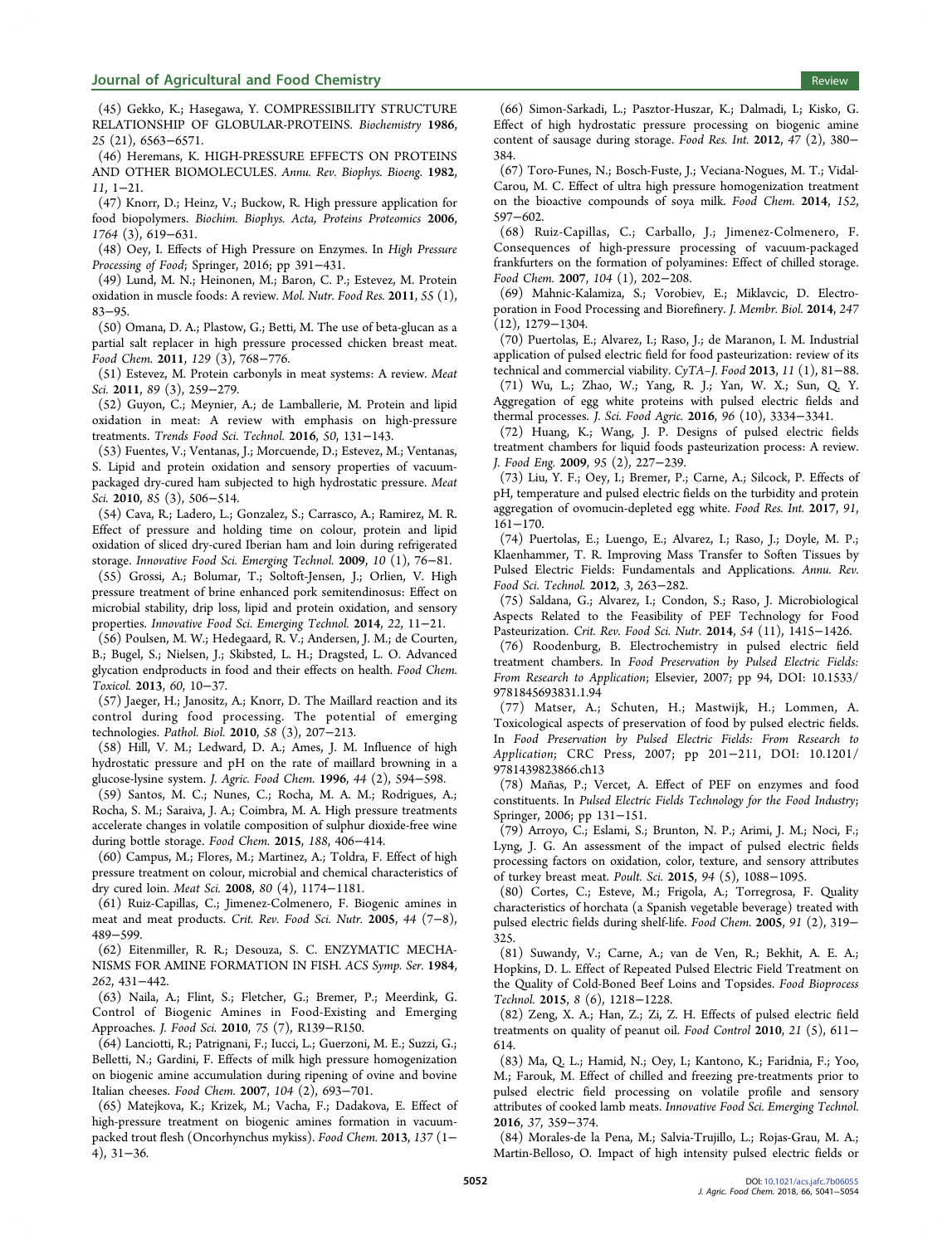<span id="page-14-0"></span>heat treatments on the fatty acid and mineral profiles of a fruit juicesoymilk beverage during storage. Food Control 2011, 22 (12), 1975− 1983.

(85) Faridnia, F.; Ma, Q. L.; Bremer, P. J.; Burritt, D. J.; Hamid, N.; Oey, I. Effect of freezing as pre-treatment prior to pulsed electric field processing on quality traits of beef muscles. Innovative Food Sci. Emerging Technol. 2015, 29, 31−40.

(86) Zhao, W.; Tang, Y. L.; Lu, L. X.; Chen, X.; Li, C. Y. Review: Pulsed Electric Fields Processing of Protein-Based Foods. Food Bioprocess Technol. 2014, 7 (1), 114−125.

(87) Zhao, W.; Yang, R. J.; Tang, Y. L.; Zhang, W. B.; Hua, X. Investigation of the Protein-Protein Aggregation of Egg White Proteins under Pulsed Electric Fields. J. Agric. Food Chem. 2009, 57 (9), 3571−3577.

(88) Schilling, S.; Schmid, S.; Jaeger, H.; Ludwig, M.; Dietrich, H.; Toepfl, S.; Knorr, D.; Neidhart, S.; Schieber, A.; Carlet, R. Comparative study of pulsed electric field and thermal processing of apple juice with particular consideration of juice quality and enzyme deactivation. J. Agric. Food Chem. 2008, 56 (12), 4545−4554.

(89) Bi, X. F.; Liu, F. X.; Rao, L.; Li, J.; Liu, B. J.; Liao, X. J.; Wu, J. H. Effects of electric field strength and pulse rise time on physicochemical and sensory properties of apple juice by pulsed electric field. Innovative Food Sci. Emerging Technol. 2013, 17, 85−92.

(90) Wu, L.; Zhao, W.; Yang, R. J.; Chen, X. C. Effects of pulsed electric fields processing on stability of egg white proteins. J. Food Eng. 2014, 139, 13−18.

(91) Awad, T.; Moharram, H.; Shaltout, O.; Asker, D.; Youssef, M. Applications of ultrasound in analysis, processing and quality control of food: A review. Food Res. Int. 2012, 48 (2), 410−427.

(92) O'Brien, W. D. Ultrasound−biophysics mechanisms. Prog. Biophys. Mol. Biol. 2007, 93 (1), 212−255.

(93) Mason, T. J. High Powered Ultrasound in Physical and Chemical Processing. In New Acoustics. Selected Topics; Ranz, C., Gallego, J. A., Eds.; CSIC: Madrid, Spain, 2002.

(94) Charoux, C. M.; Ojha, K. S.; O'Donnell, C. P.; Cardoni, A.; Tiwari, B. K. Applications of airborne ultrasonic technology in the food industry. J. Food Eng. 2017, 208, 28−36.

(95) Torkamani, A. E.; Juliano, P.; Ajlouni, S.; Singh, T. K. Impact of ultrasound treatment on lipid oxidation of Cheddar cheese whey. Ultrason. Sonochem. 2014, 21 (3), 951−957.

(96) Pedrós-Garrido, S.; Condón-Abanto, S.; Beltrán, J.; Lyng, J.; Brunton, N.; Bolton, D.; Whyte, P. Assessment of high intensity ultrasound for surface decontamination of salmon (S. salar), mackerel (S. scombrus), cod (G. morhua) and hake (M. merluccius) fillets, and its impact on fish quality. Innovative Food Sci. Emerging Technol. 2017, 41, 64−70.

(97) Riener, J.; Noci, F.; Cronin, D. A.; Morgan, D. J.; Lyng, J. G. Characterisation of volatile compounds generated in milk by high intensity ultrasound. Int. Dairy J. 2009, 19 (4), 269−272.

(98) Chouliara, E.; Georgogianni, K.; Kanellopoulou, N.; Kontominas, M. Effect of ultrasonication on microbiological, chemical and sensory properties of raw, thermized and pasteurized milk. Int. Dairy J. 2010, 20 (5), 307–313.

(99) Juliano, P.; Torkamani, A. E.; Leong, T.; Kolb, V.; Watkins, P.; Ajlouni, S.; Singh, T. K. Lipid oxidation volatiles absent in milk after selected ultrasound processing. Ultrason. Sonochem. 2014, 21 (6), 2165−2175.

(100) Kanthale, P.; Ashokkumar, M.; Grieser, F. Sonoluminescence, sonochemistry (H 2 O 2 yield) and bubble dynamics: frequency and power effects. Ultrason. Sonochem. 2008, 15 (2), 143−150.

(101) Leighton, T. Bubble population phenomena in acoustic cavitation. Ultrason. Sonochem. 1995, 2 (2), S123−S136.

(102) Beckett, M. A.; Hua, I. Impact of ultrasonic frequency on aqueous sonoluminescence and sonochemistry. J. Phys. Chem. A 2001, 105 (15), 3796−3802.

(103) Ashokkumar, M.; Sunartio, D.; Kentish, S.; Mawson, R.; Simons, L.; Vilkhu, K.; Versteeg, C. K. Modification of food ingredients by ultrasound to improve functionality: a preliminary study on a model system. Innovative Food Sci. Emerging Technol. 2008, 9 (2), 155−160.

(104) Riesz, P.; Kondo, T. Free radical formation induced by ultrasound and its biological implications. Free Radical Biol. Med. 1992, 13 (3), 247−270.

(105) Chemat, F.; Grondin, I.; Costes, P.; Moutoussamy, L.; Sing, A. S. C.; Smadja, J. High power ultrasound effects on lipid oxidation of refined sunflower oil. Ultrason. Sonochem. 2004, 11 (5), 281−285.

(106) Kang, D.-c.; Zou, Y.-h.; Cheng, Y.-p.; Xing, L.-j.; Zhou, G.-h.; Zhang, W.-g. Effects of power ultrasound on oxidation and structure of beef proteins during curing processing. Ultrason. Sonochem. 2016, 33, 47−53.

(107) Jana, A. K.; Chatterjee, S. Estimation of hydroxyl free radicals produced by ultrasound in Fricke solution used as a chemical dosimeter. Ultrason. Sonochem. 1995, 2 (2), S87−S91.

(108) Hu, H.; Wu, J.; Li-Chan, E. C.; Zhu, L.; Zhang, F.; Xu, X.; Fan, G.; Wang, L.; Huang, X.; Pan, S. Effects of ultrasound on structural and physical properties of soy protein isolate (SPI) dispersions. Food Hydrocolloids 2013, 30 (2), 647−655.

(109) Arzeni, C.; Martínez, K.; Zema, P.; Arias, A.; Pérez, O.; Pilosof, A. Comparative study of high intensity ultrasound effects on food proteins functionality. J. Food Eng. 2012, 108 (3), 463−472.

(110) Chandrapala, J.; Zisu, B.; Palmer, M.; Kentish, S.; Ashokkumar, M. Effects of ultrasound on the thermal and structural characteristics of proteins in reconstituted whey protein concentrate. Ultrason. Sonochem. 2011, 18 (5), 951−957.

(111) Gülseren, İ .; Gü zey, D.; Bruce, B. D.; Weiss, J. Structural and functional changes in ultrasonicated bovine serum albumin solutions. Ultrason. Sonochem. 2007, 14 (2), 173−183.

(112) Chen, L.; Chen, J.; Ren, J.; Zhao, M. Effects of ultrasound pretreatment on the enzymatic hydrolysis of soy protein isolates and on the emulsifying properties of hydrolysates. J. Agric. Food Chem. 2011, 59 (6), 2600−2609.

(113) Jiang, L.; Wang, J.; Li, Y.; Wang, Z.; Liang, J.; Wang, R.; Chen, Y.; Ma, W.; Qi, B.; Zhang, M. Effects of ultrasound on the structure and physical properties of black bean protein isolates. Food Res. Int. 2014, 62, 595−601.

(114) Jambrak, A. R.; Lelas, V.; Mason, T. J.; Krešić, G.; Badanjak, M. Physical properties of ultrasound treated soy proteins. J. Food Eng. 2009, 93 (4), 386−393.

(115) Gordon, L.; Pilosof, A. M. Application of high-intensity ultrasounds to control the size of whey proteins particles. Food Biophysics 2010, 5 (3), 203−210.

(116) Lu, Y.; Riyanto, N.; Weavers, L. K. Sonolysis of synthetic sediment particles: particle characteristics affecting particle dissolution and size reduction. Ultrason. Sonochem. 2002, 9 (4), 181−188.

(117) Hagenson, L. C.; Doraiswamy, L. Comparison of the effects of ultrasound and mechanical agitation on a reacting solid-liquid system. Chem. Eng. Sci. 1998, 53 (1), 131−148.

(118) Camino, N. A.; Pérez, O. E.; Pilosof, A. M. Molecular and functional modification of hydroxypropylmethylcellulose by highintensity ultrasound. Food Hydrocolloids 2009, 23 (4), 1089−1095.

(119) Langmuir, I. Oscillations in ionized gases. Proc. Natl. Acad. Sci. U. S. A. 1928, 14 (8), 627−637.

(120) Kramer, A.; Bekeschus, S.; Matthes, R.; Bender, C.; Stope, M. B.; Napp, M.; Lademann, O.; Lademann, J.; Weltmann, K. D.; Schauer, F. Cold Physical Plasmas in the Field of Hygiene-Relevance, Significance, and Future Applications. Plasma Processes Polym. 2015, 12 (12), 1410−1422.

(121) Scholtz, V.; Pazlarova, J.; Souskova, H.; Khun, J.; Julak, J. Nonthermal plasma - A tool for decontamination and disinfection. Biotechnol. Adv. 2015, 33 (6), 1108−1119.

(122) Misra, N.; Schlüter, O.; Cullen, P. Cold Plasma in Food and Agriculture: Fundamentals and Applications. Academic Press, 2016.

(123) Thirumdas, R.; Sarangapani, C.; Annapure, U. S. Cold Plasma: A novel Non-Thermal Technology for Food Processing. Food Biophysics 2015, 10 (1), 1−11.